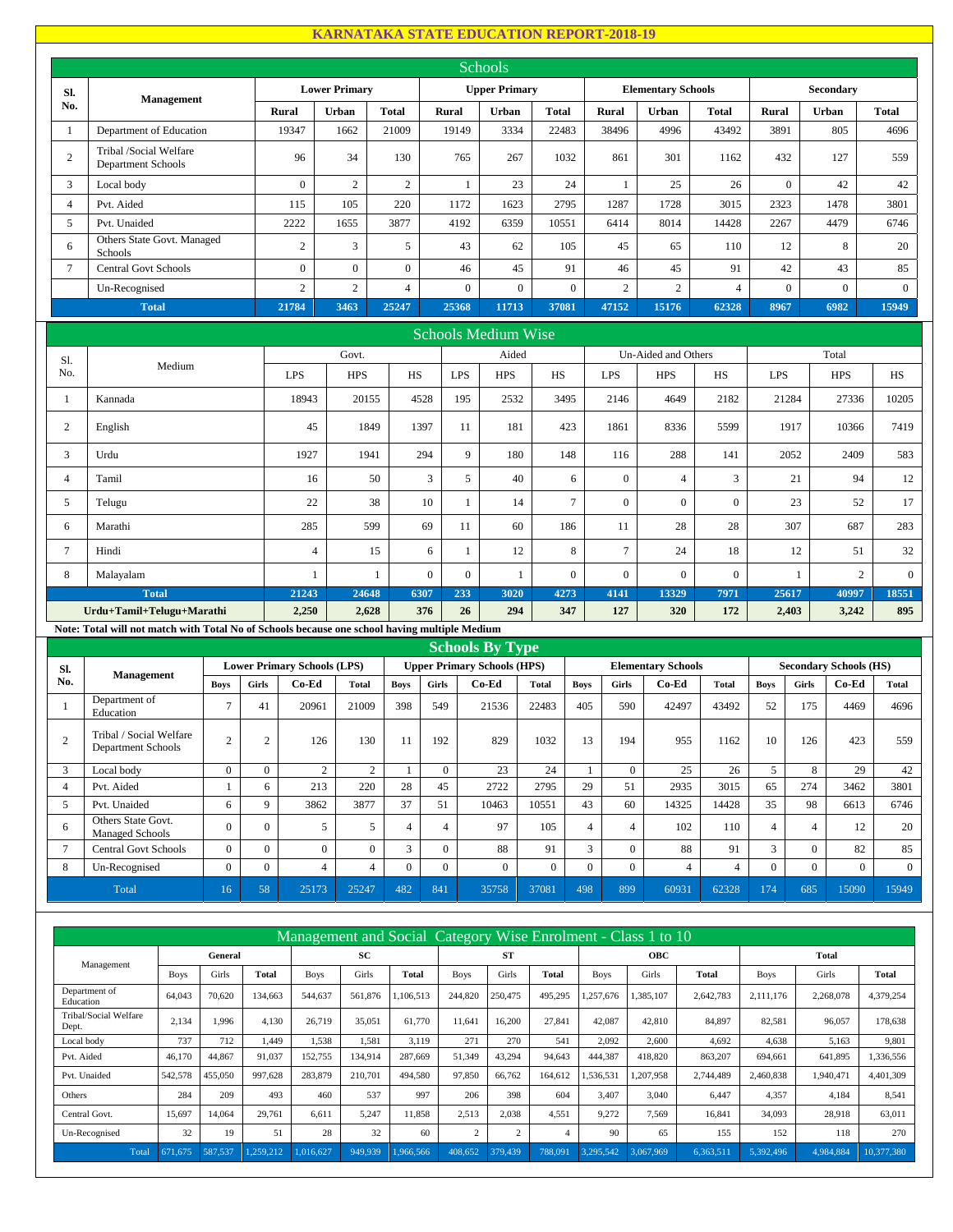|                              |             |             |                |              |              |                         |           |              |             |           |              | <b>Class and Social Category Wise Enrolment - All Management</b> |            |              |             |              |              |
|------------------------------|-------------|-------------|----------------|--------------|--------------|-------------------------|-----------|--------------|-------------|-----------|--------------|------------------------------------------------------------------|------------|--------------|-------------|--------------|--------------|
|                              |             |             | General        |              |              |                         | SC        |              |             | ST        |              |                                                                  | <b>OBC</b> |              |             | <b>Total</b> |              |
| <b>Class</b>                 |             | <b>Boys</b> | Girls          | <b>Total</b> |              | <b>Boys</b>             | Girls     | <b>Total</b> | <b>Boys</b> | Girls     | <b>Total</b> | <b>Boys</b>                                                      | Girls      | <b>Total</b> | <b>Boys</b> | Girls        | <b>Total</b> |
| Class 01                     |             | 62,651      | 56.089         |              | 118,740      | 107,360                 | 100,526   | 207,886      | 46.035      | 42.462    | 88,497       | 373,729                                                          | 338.930    | 712,659      | 589,775     | 538,007      | 1,127,782    |
| Class 02                     |             | 74,406      | 65,454         |              | 139,860      | 105,627                 | 96,241    | 201,868      | 44,871      | 40,435    | 85,306       | 341,253                                                          | 309,323    | 650,576      | 566,157     | 511,453      | 1,077,610    |
| Class <sub>03</sub>          |             | 76,401      | 66,683         |              | 143,084      | 108,658                 | 102,395   | 211,053      | 44,199      | 41,159    | 85,358       | 344,453                                                          | 318,795    | 663,248      | 573,711     | 529,032      | 1,102,743    |
| Class <sub>04</sub>          |             | 70,637      | 61,656         |              | 132,293      | 107,561                 | 102,993   | 210,554      | 43,473      | 41,170    | 84,643       | 350,475                                                          | 327,088    | 677,563      | 572,146     | 532,907      | 1,105,053    |
| Class <sub>05</sub>          |             | 74,931      | 66,354         |              | 141,285      | 106,929                 | 103,056   | 209,985      | 42,306      | 40,465    | 82,771       | 337,808                                                          | 318,833    | 656,641      | 561,974     | 528,708      | 1,090,682    |
| Class 06                     |             | 74,239      | 64,160         |              | 138,399      | 103,209                 | 98,928    | 202,137      | 41,502      | 39,492    | 80,994       | 325,973                                                          | 308,904    | 634,877      | 544,923     | 511,484      | 1,056,407    |
| Class <sub>07</sub>          |             | 69,020      | 60.718         |              | 129,738      | 101,894                 | 98.050    | 199,944      | 40.826      | 39.427    | 80.253       | 319,285                                                          | 305,658    | 624,943      | 531,025     | 503.853      | 1,034,878    |
| Class 08                     |             | 64,150      | 55,906         |              | 120,056      | 99,889                  | 89,376    | 189,265      | 39,017      | 34,757    | 73,774       | 311,901                                                          | 286,555    | 598,456      | 514,957     | 466,594      | 981,551      |
| Class <sub>09</sub>          |             | 63,444      | 54,355         |              | 117,799      | 94,223                  | 83,885    | 178,108      | 36,232      | 32,364    | 68,596       | 303,575                                                          | 279,766    | 583,341      | 497,474     | 450,370      | 947,844      |
| Class 10                     |             | 41.796      | 36,162         |              | 77,958       | 81,277                  | 74,489    | 155,766      | 30.191      | 27,708    | 57,899       | 287,090                                                          | 274,117    | 561,207      | 440,354     | 412,476      | 852,830      |
| 1 to 5                       |             | 359,026     | 316,236        |              | 675,262      | 536,135                 | 505,211   | 1,041,346    | 220,884     | 205,691   | 426,575      | 1,747,718                                                        | 1,612,969  | 3,360,687    | 2,863,763   | 2,640,107    | 5,503,870    |
| 6 to 8                       |             | 207,409     | 180,784        |              | 388,193      | 304,992                 | 286,354   | 591,346      | 121,345     | 113,676   | 235,021      | 957,159                                                          | 901,117    | 1,858,276    | 1,590,905   | 1,481,931    | 3,072,836    |
| 1 to 8                       |             | 566,435     | 497,020        |              | 1,063,455    | 841,127                 | 791,565   | 1,632,692    | 342,229     | 319,367   | 661,596      | 2,704,877                                                        | 2,514,086  | 5,218,963    | 4,454,668   | 4,122,038    | 8,576,706    |
| 9 and 10                     |             | 105,240     | 90,517         |              | 195,757      | 175,500                 | 158,374   | 333,874      | 66,423      | 60.072    | 126,495      | 590,665                                                          | 553,883    | 1,144,548    | 937,828     | 862,846      | 1,800,674    |
| 1 to 10                      |             | 671,675     | 587,537        | 1.259,212    |              | 1,016,627               | 949,939   | 1,966,566    | 408,652     | 379,439   | 788,091      | 3,295,542                                                        | 3,067,969  | 6,363,511    | 5,392,496   | 4.984.884    | 10,377,380   |
|                              |             |             |                |              |              | <b>Class and Social</b> |           |              |             |           |              | <b>Category Wise Enrolment - Education Department</b>            |            |              |             |              |              |
| <b>Class</b>                 |             |             | <b>General</b> |              |              |                         | <b>SC</b> |              |             | <b>ST</b> |              |                                                                  | <b>OBC</b> |              |             | <b>Total</b> |              |
|                              | <b>Boys</b> |             | Girls          | <b>Total</b> |              | <b>Boys</b>             | Girls     | <b>Total</b> | <b>Boys</b> | Girls     | <b>Total</b> | <b>Boys</b>                                                      | Girls      | <b>Total</b> | <b>Boys</b> | Girls        | <b>Total</b> |
| Class 01                     | 4,087       |             | 4,510          | 8,597        |              | 60,128                  | 63,636    | 123,764      | 27,531      | 28,929    | 56,460       | 125,653                                                          | 140,398    | 266,051      | 217,399     | 237.473      | 454,872      |
| Class 02                     | 5,891       |             | 6,425          | 12,316       |              | 57,641                  | 59,641    | 117,282      | 27,138      | 27,398    | 54,536       | 122,588                                                          | 132,238    | 254,826      | 213,258     | 225,702      | 438,960      |
| Class <sub>03</sub>          | 7,741       |             | 8,817          | 16,558       |              | 63,070                  | 67,513    | 130,583      | 28,180      | 30,023    | 58,203       | 135,164                                                          | 152,016    | 287,180      | 234,155     | 258,369      | 492,524      |
| Class <sub>04</sub>          | 7,735       |             | 8,432          | 16,167       |              | 64,209                  | 69,281    | 133,490      | 28,998      | 30,638    | 59,636       | 142,681                                                          | 161,718    | 304,399      | 243,623     | 270,069      | 513,692      |
| Class <sub>05</sub>          | 9,117       |             | 10,245         | 19,362       |              | 65,606                  | 70,858    | 136,464      | 28,454      | 30,558    | 59,012       | 145,033                                                          | 165,030    | 310,063      | 248,210     | 276,691      | 524,901      |
| Class 06                     | 9,037       |             | 10,316         | 19,353       |              | 59,193                  | 60,742    | 119,935      | 26,419      | 26,696    | 53,115       | 139,175                                                          | 156,996    | 296,171      | 233,824     | 254,750      | 488,574      |
| Class 07                     | 8,691       |             | 9,647          | 18,338       |              | 60,063                  | 61,193    | 121,256      | 26,530      | 27,134    | 53,664       | 141,615                                                          | 158,845    | 300,460      | 236,899     | 256,819      | 493,718      |
| Class 08                     | 5,412       |             | 5,569          | 10,981       |              | 45,938                  | 43,480    | 89,418       | 20,787      | 19,749    | 40,536       | 115,201                                                          | 119,345    | 234,546      | 187,338     | 188,143      | 375,481      |
| Class <sub>09</sub>          | 4,860       |             | 4,779          | 9,639        |              | 38,100                  | 35,244    | 73,344       | 17,144      | 15,976    | 33,120       | 101,820                                                          | 102,928    | 204,748      | 161,924     | 158,927      | 320,851      |
| Class 10                     | 1,472       |             | 1,880          | 3,352        |              | 30,689                  | 30,288    | 60,977       | 13,639      | 13,374    | 27,013       | 88,746                                                           | 95,593     | 184,339      | 134,546     | 141,135      | 275,681      |
| $1$ to 5                     | 34,571      |             | 38,429         | 73,000       |              | 310,654                 | 330,929   | 641,583      | 140,301     | 147,546   | 287,847      | 671,119                                                          | 751,400    | ,422,519     | 1,156,645   | 1,268,304    | 2,424,949    |
| 6 to 8                       | 23,140      |             | 25,532         | 48,672       |              | 165,194                 | 165,415   | 330,609      | 73,736      | 73,579    | 147,315      | 395,991                                                          | 435,186    | 831,177      | 658,061     | 699,712      | 1,357,773    |
| $1$ to $8$                   | 57,711      |             | 63,961         | 121,672      |              | 475,848                 | 496,344   | 972,192      | 214,037     | 221,125   | 435,162      | 1,067,110                                                        | 1,186,586  | 2,253,696    | 1,814,706   | 1,968,016    | 3,782,722    |
| 9 and 10                     | 6,332       |             | 6,659          | 12,991       |              | 68,789                  | 65,532    | 134,321      | 30,783      | 29,350    | 60,133       | 190,566                                                          | 198,521    | 389,087      | 296,470     | 300,062      | 596,532      |
| 1 to 10                      | 64.043      |             | 70.620         | 134,663      |              | 544.637                 | 561,876   | 1,106,513    | 244.820     | 250.475   | 495,295      | 1,257,676                                                        | 1.385.107  | 2.642.783    | 2,111,176   | 2,268,078    | 4,379,254    |
|                              |             |             |                |              |              |                         |           |              |             |           |              | <b>Class and Social Category Wise Enrolment - Social Welfare</b> |            |              |             |              |              |
|                              |             |             | General        |              |              |                         | SC        |              |             | <b>ST</b> |              |                                                                  | OBC        |              |             | <b>Total</b> |              |
| <b>Class</b>                 |             | <b>Boys</b> | Girls          |              | <b>Total</b> | <b>Boys</b>             | Girls     | <b>Total</b> | <b>Boys</b> | Girls     | <b>Total</b> | <b>Boys</b>                                                      | Girls      | <b>Total</b> | <b>Boys</b> | Girls        | <b>Total</b> |
| $\overline{\text{Class}}$ 01 |             |             | 8              | 3            | 11           | 335                     | 276       | 611          | 516         |           | 495<br>1,011 | 161                                                              | 147        | 308          | 1.020       | 921          | 1,941        |
| Class <sub>02</sub>          |             | 16          |                | 17           | 33           | 453                     | 406       | 859          | 540         |           | 498<br>1.038 | 255                                                              | 161        | 416          | 1.264       | 1.082        | 2,346        |
| Class <sub>03</sub>          |             | 19          |                | 11           | 30           | 704                     | 550       | 1,254        | 633         |           | 572<br>1,205 | 344                                                              | 222        | 566          | 1,700       | 1,355        | 3,055        |
| Class <sub>04</sub>          |             | 30          |                | 24           | 54           | 842                     | 598       | 1,440        | 694         |           | 631<br>1,325 | 351                                                              | 248        | 599          | 1.917       | 1,501        | 3,418        |
| Class 05                     |             | 33          |                | 19           | 52           | 827                     | 641       | 1,468        | 792         |           | 1,409<br>617 | 414                                                              | 282        | 696          | 2,066       | 1,559        | 3,625        |
| Class <sub>06</sub>          |             | 638         |                | 664          | 1,302        | 6,728                   | 9,434     | 16,162       | 2,778       | 4,087     | 6,865        | 11,332                                                           | 11,437     | 22,769       | 21,476      | 25,622       | 47,098       |
| Class 07                     |             | 639         |                | 629          | 1,268        | 6,656                   | 8,861     | 15,517       | 2,581       | 3,948     | 6,529        | 10,640                                                           | 10,596     | 21,236       | 20,516      | 24,034       | 44,550       |
| Class <sub>08</sub>          |             | 344         |                | 329          | 673          | 3,951                   | 5,316     | 9,267        | 1,282       | 1,984     | 3,266        | 6,993                                                            | 7,245      | 14,238       | 12,570      | 14,874       | 27,444       |
| Class 09                     |             | 377         |                | 261          | 638          | 3,252                   | 4,753     | 8,005        | 1,028       | 1,825     | 2,853        | 6,210                                                            | 6,532      | 12,742       | 10,867      | 13,371       | 24,238       |

| Class 10        | 30    | 39    | 69    | $^{\circ}$ Q7 | 4,216  | 7.187  | 797   | 1,543  | 2,340  | 5,387  | 5.940  | 1,327  | 9,185  | 1,738  | 20,923  |
|-----------------|-------|-------|-------|---------------|--------|--------|-------|--------|--------|--------|--------|--------|--------|--------|---------|
| $1$ to 5        | 106   | 74    | 180   | 3,161         | 2,471  | 5.632  | 3.175 | 2,813  | 5.988  | 1,525  | 1.060  | 2.585  | 7.967  | 6.418  | 14,385  |
| 6 to 8          | 1.621 | 1.622 | 3.243 | 17.335        | 23.611 | 40.946 | 6.641 | 10.019 | 16.660 | 28.965 | 29,278 | 58,243 | 54.562 | 64.530 | 119.092 |
| 1 to 8          | 727   | . 696 | 3.423 | 20.496        | 26.082 | 46.578 | 9,816 | 12.832 | 22.648 | 30,490 | 30,338 | 60.828 | 62.529 | 70.948 | 133,477 |
| <b>9 and 10</b> | 407   | 300   | 707   | 6.223         | 8.969  | 15.192 | 1.825 | 3,368  | 5,193  | 11.597 | 12,472 | 24.069 | 20.052 | 25,109 | 45,161  |
| $1$ to $10$     |       | 996   | 4,130 | 26.719        | 5.051  | 1.770  | .641  | 16.200 | 27,841 | 42,087 | 42,810 | 84.897 | 82.581 | 96.057 | 178,638 |

|                 |             |         |              |             |       |              |                          |              |       | <b>Class and Social Category Wise Enrolment - Local Body</b> |            |       |             |              |       |
|-----------------|-------------|---------|--------------|-------------|-------|--------------|--------------------------|--------------|-------|--------------------------------------------------------------|------------|-------|-------------|--------------|-------|
|                 |             | General |              |             | SC    |              |                          | <b>ST</b>    |       |                                                              | <b>OBC</b> |       |             | <b>Total</b> |       |
| <b>Class</b>    | <b>Boys</b> | Girls   | <b>Total</b> | <b>Boys</b> | Girls | <b>Total</b> | <b>Boys</b>              | Girls        | Total | <b>Boys</b>                                                  | Girls      | Total | <b>Boys</b> | Girls        | Total |
| Class 01        | 29          | 35      | 64           | 56          | 56    | 112          | 6                        | $\mathbf{r}$ | 13    | 68                                                           | 73         | 141   | 159         | 171          | 330   |
| Class 02        | 19          | 23      | 42           | 55          | 58    | 113          | 6                        | 5            | 11    | 84                                                           | 85         | 169   | 164         | 171          | 335   |
| Class 03        | 27          | 30      | 57           | 37          | 44    | 81           | $\overline{\phantom{0}}$ |              | 16    | 75                                                           | 80         | 155   | 144         | 165          | 309   |
| Class 04        | 31          | 22      | 53           | 57          | 43    | 100          | 10                       | 4            | 14    | 77                                                           | 76         | 153   | 175         | 145          | 320   |
| Class 05        | 37          | 30      | 67           | 59          | 42    | 101          | 11                       | $\tau$       | 18    | 73                                                           | 68         | 141   | 180         | 147          | 327   |
| Class 06        | 37          | 31      | 68           | 102         | 81    | 183          | 21                       | 16           | 37    | 111                                                          | 77         | 188   | 271         | 205          | 476   |
| Class 07        | 38          | 27      | 65           | 113         | 95    | 208          | 30                       | 14           | 44    | 124                                                          | 66         | 190   | 305         | 202          | 507   |
| Class 08        | 152         | 132     | 284          | 361         | 298   | 659          | 51                       | 58           | 109   | 440                                                          | 549        | 989   | 1.004       | 1,037        | 2,041 |
| Class 09        | 174         | 202     | 376          | 415         | 428   | 843          | 72                       | 81           | 153   | 634                                                          | 831        | .465  | .295        | .542         | 2,837 |
| Class 10        | 193         | 180     | 373          | 283         | 436   | 719          | 59                       | 67           | 126   | 406                                                          | 695        | .101  | 941         | .378         | 2,319 |
| 1 to 5          | 143         | 140     | 283          | 264         | 243   | 507          | 38                       | 34           | 72    | 377                                                          | 382        | 759   | 822         | 799          | 1,621 |
| 6 to 8          | 227         | 190     | 417          | 576         | 474   | 1.050        | 102                      | 88           | 190   | 675                                                          | 692        | 1,367 | 1,580       | 1,444        | 3,024 |
| 1 to 8          | 370         | 330     | 700          | 840         | 717   | 1,557        | 140                      | 122          | 262   | 1,052                                                        | 1,074      | 2,126 | 2,402       | 2,243        | 4,645 |
| <b>9 and 10</b> | 367         | 382     | 749          | 698         | 864   | 1,562        | 131                      | 148          | 279   | 1.040                                                        | 1,526      | 2,566 | 2,236       | 2.920        | 5,156 |
| <b>1</b> to 10  | 737         | 712     | 1.449        | 1,538       | 1,581 | 3,119        | 271                      | 270          | 541   | 2,092                                                        | 2,600      | 4,692 | 4,638       | 5,163        | 9,801 |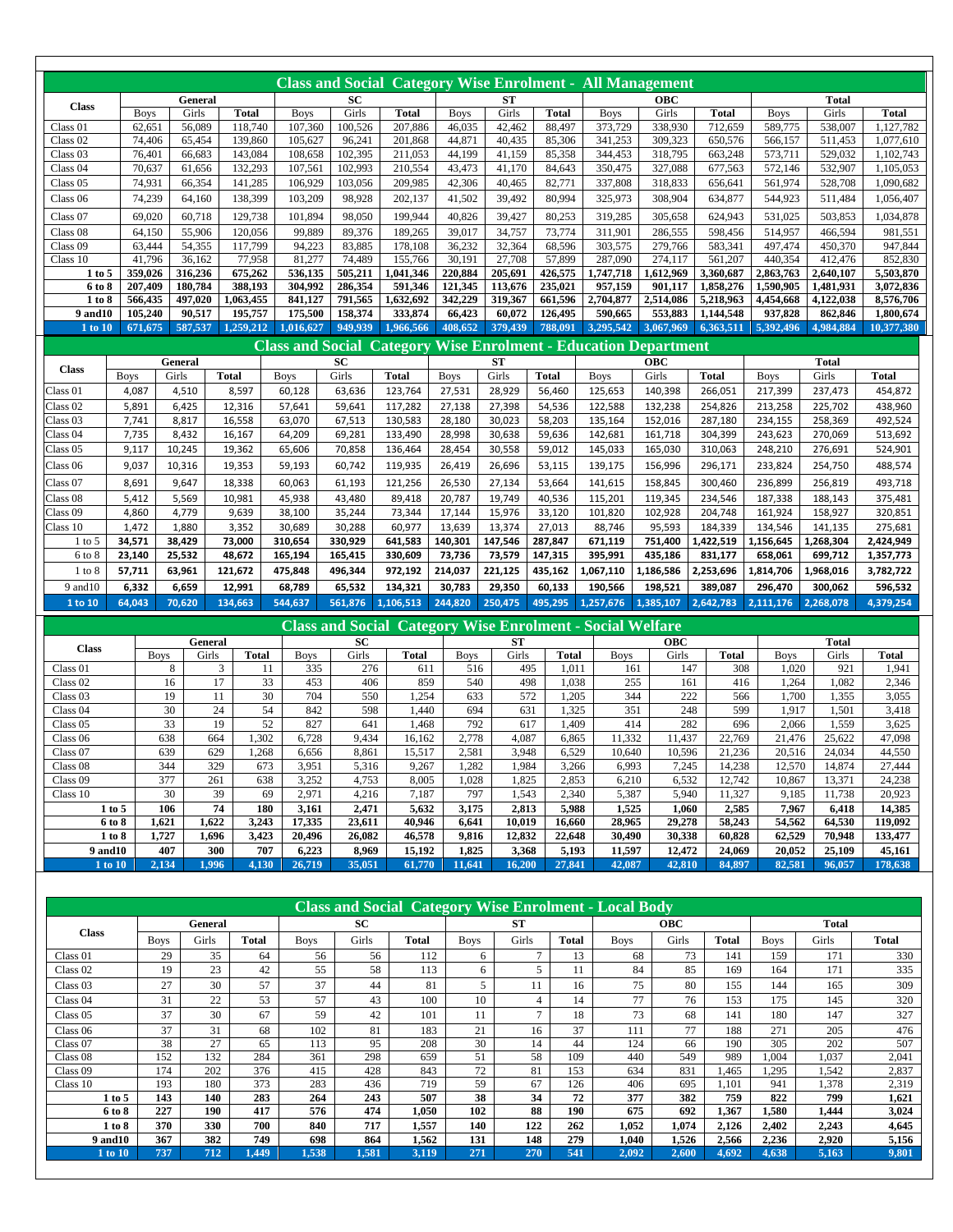|                 |             |         |              |             | <b>Class and Social Category Wise Enrolment - Aided Schools</b> |         |             |           |        |             |            |              |             |              |           |
|-----------------|-------------|---------|--------------|-------------|-----------------------------------------------------------------|---------|-------------|-----------|--------|-------------|------------|--------------|-------------|--------------|-----------|
| <b>Class</b>    |             | General |              |             | SC                                                              |         |             | <b>ST</b> |        |             | <b>OBC</b> |              |             | <b>Total</b> |           |
|                 | <b>Boys</b> | Girls   | <b>Total</b> | <b>Boys</b> | Girls                                                           | Total   | <b>Boys</b> | Girls     | Total  | <b>Boys</b> | Girls      | <b>Total</b> | <b>Boys</b> | Girls        | Total     |
| Class 01        | 2,005       | 2,174   | 4.179        | 7.866       | 7.647                                                           | 15,513  | 2,574       | 2,263     | 4,837  | 26,316      | 25,384     | 51,700       | 38,761      | 37.468       | 76,229    |
| Class 02        | 2,539       | 2,527   | 5.066        | 7,894       | 7,076                                                           | 14.970  | 2,511       | 2,279     | 4,790  | 25,081      | 23,417     | 48,498       | 38,025      | 35,299       | 73,324    |
| Class 03        | 3.194       | 3.199   | 6,393        | 8.529       | 7.982                                                           | 16,511  | 2,723       | 2,287     | 5,010  | 27,218      | 26,364     | 53,582       | 41,664      | 39,832       | 81,496    |
| Class 04        | 3.179       | 3.127   | 6.306        | 9.016       | 8.359                                                           | 17.375  | 2.764       | 2.423     | 5.187  | 29.961      | 28.218     | 58.179       | 44.920      | 42.127       | 87,047    |
| Class 05        | 3.771       | 3,611   | 7,382        | 9,569       | 8,936                                                           | 18,505  | 2,902       | 2,531     | 5,433  | 30,969      | 29,473     | 60,442       | 47,211      | 44,551       | 91,762    |
| Class 06        | 4,095       | 4,025   | 8.120        | 10.757      | 9,512                                                           | 20,269  | 3,585       | 2,830     | 6,415  | 33,981      | 30,888     | 64,869       | 52,418      | 47,255       | 99,673    |
| Class 07        | 4,190       | 4,022   | 8,212        | 11,412      | 10,034                                                          | 21.446  | 3.777       | 2,852     | 6,629  | 35,351      | 31,895     | 67,246       | 54,730      | 48,803       | 103,533   |
| Class 08        | 8,218       | 7.992   | 16,210       | 28,303      | 23.845                                                          | 52.148  | 9.707       | 8,002     | 17,709 | 71,988      | 65,401     | 137,389      | 118,216     | 105,240      | 223,456   |
| Class 09        | 10,062      | 9,820   | 19,882       | 31.994      | 27,396                                                          | 59,390  | 11,292      | 9,464     | 20,756 | 83,169      | 77,901     | 161,070      | 136,517     | 124,581      | 261,098   |
| Class 10        | 4.917       | 4,370   | 9,287        | 27.415      | 24,127                                                          | 51,542  | 9,514       | 8,363     | 17,877 | 80,353      | 79,879     | 160,232      | 122.199     | 116.739      | 238,938   |
| 1 to 5          | 14,688      | 14,638  | 29,326       | 42,874      | 40,000                                                          | 82,874  | 13,474      | 11,783    | 25,257 | 139,545     | 132,856    | 272,401      | 210,581     | 199,277      | 409,858   |
| 6 to 8          | 16,503      | 16.039  | 32,542       | 50.472      | 43,391                                                          | 93,863  | 17.069      | 13.684    | 30,753 | 141,320     | 128,184    | 269,504      | 225,364     | 201.298      | 426,662   |
| 1 to 8          | 31,191      | 30,677  | 61,868       | 93,346      | 83,391                                                          | 176.737 | 30,543      | 25,467    | 56,010 | 280,865     | 261,040    | 541,905      | 435,945     | 400,575      | 836,520   |
| <b>9 and 10</b> | 14.979      | 14.190  | 29,169       | 59,409      | 51,523                                                          | 110,932 | 20.806      | 17.827    | 38,633 | 163,522     | 157,780    | 321,302      | 258,716     | 241,320      | 500,036   |
| 1 to 10         | 46,170      | 44,867  | 91.037       | 152.755     | 134.914                                                         | 287,669 | 51.349      | 43.294    | 94,643 | 444.387     | 418,820    | 863.207      | 694.661     | 641.895      | 1.336.556 |

|                     |             |         |              |             |         |         |             |        |              | <b>Class and Social Category Wise Enrolment - Un Aided Schools</b> |            |           |             |           |              |
|---------------------|-------------|---------|--------------|-------------|---------|---------|-------------|--------|--------------|--------------------------------------------------------------------|------------|-----------|-------------|-----------|--------------|
|                     |             | General |              |             | SС      |         |             | ST     |              |                                                                    | <b>OBC</b> |           |             | Total     |              |
| Class               | <b>Boys</b> | Girls   | <b>Total</b> | <b>Boys</b> | Girls   | Total   | <b>Boys</b> | Girls  | <b>Total</b> | <b>Boys</b>                                                        | Girls      | Total     | <b>Boys</b> | Girls     | <b>Total</b> |
| Class 01            | 55,302      | 48,272  | 103,574      | 38,554      | 28,465  | 67,019  | 15,251      | 10,567 | 25,818       | 220,798                                                            | 172,355    | 393,153   | 329,905     | 259,659   | 589,564      |
| Class 02            | 64,709      | 55,245  | 119,954      | 39,038      | 28,606  | 67,644  | 14,466      | 10,087 | 24,553       | 192,534                                                            | 152,775    | 345,309   | 310,747     | 246,713   | 557,460      |
| Class <sub>03</sub> | 64,099      | 53,413  | 117,512      | 35,778      | 25,796  | 61,574  | 12,445      | 8,092  | 20,537       | 180,790                                                            | 139,330    | 320,120   | 293,112     | 226,631   | 519,743      |
| Class 04            | 58,337      | 48,791  | 107,128      | 32,899      | 24,201  | 57,100  | 10,782      | 7,311  | 18,093       | 176,658                                                            | 136,130    | 312,788   | 278,676     | 216,433   | 495,109      |
| Class 05            | 60,586      | 51,132  | 111.718      | 30,285      | 22,131  | 52,416  | 9,941       | 6,556  | 16,497       | 160,400                                                            | 123,235    | 283,635   | 261,212     | 203,054   | 464,266      |
| Class 06            | 58,569      | 47,653  | 106,222      | 25,460      | 18,419  | 43,879  | 8,329       | 5,532  | 13,861       | 138,521                                                            | 107.055    | 245,576   | 230,879     | 178.659   | 409,538      |
| Class 07            | 53,708      | 44,844  | 98,552       | 22,702      | 17,122  | 39,824  | 7,554       | 5,155  | 12,709       | 129,485                                                            | 102,507    | 231,992   | 213,449     | 169,628   | 383,077      |
| Class 08            | 48,186      | 40,251  | 88,437       | 20,400      | 15,751  | 36,151  | 6,818       | 4,632  | 11,450       | 115,956                                                            | 92,945     | 208,901   | 191,360     | 153,579   | 344,939      |
| Class 09            | 45,887      | 37,555  | 83,442       | 19,652      | 15,438  | 35,090  | 6,403       | 4,745  | 11.148       | 110,478                                                            | 90,634     | 201,112   | 182,420     | 148,372   | 330,792      |
| Class 10            | 33,227      | 27,913  | 61,140       | 19,139      | 14,804  | 33,943  | 5,863       | 4,087  | 9,950        | 111,001                                                            | 91,057     | 202,058   | 169,230     | 137,861   | 307,091      |
| $1$ to $5$          | 303,033     | 256,853 | 559,886      | 176,554     | 129,199 | 305,753 | 62,885      | 42,613 | 105,498      | 931,180                                                            | 723,825    | .655,005  | 1,473,652   | 1,152,490 | 2,626,142    |
| 6 to 8              | 160,463     | 132,748 | 293,211      | 68,562      | 51,292  | 119,854 | 22,701      | 15,319 | 38,020       | 383,962                                                            | 302,507    | 686,469   | 635,688     | 501,866   | 1,137,554    |
| 1 to 8              | 463.496     | 389,601 | 853,097      | 245,116     | 180.491 | 425,607 | 85,586      | 57,932 | 143,518      | 1,315,142                                                          | 1,026,332  | 2,341,474 | 2.109.340   | 1,654,356 | 3,763,696    |
| <b>9 and 10</b>     | 79,114      | 65,468  | 144,582      | 38,791      | 30,242  | 69,033  | 12,266      | 8,832  | 21,098       | 221,479                                                            | 181,691    | 403,170   | 351.650     | 286,233   | 637,883      |
| 1 to 10             | 542, 610    | 455,069 | 997,679      | 283,907     | 210,733 | 494.640 | 97,852      | 66,764 | 164,616      | 1,536,621                                                          | 1.208.023  | 2,744,644 | 2,460,990   | 1,940,589 | 4,401,579    |

|                     |             |         |       |             |       |       |             |       |       | <b>Class and Social Category Wise Enrolment - Other Management Schools</b> |            |       |             |       |              |
|---------------------|-------------|---------|-------|-------------|-------|-------|-------------|-------|-------|----------------------------------------------------------------------------|------------|-------|-------------|-------|--------------|
|                     |             | General |       |             | SС    |       |             | ST    |       |                                                                            | <b>OBC</b> |       |             | Total |              |
| <b>Class</b>        | <b>Boys</b> | Girls   | Total | <b>Boys</b> | Girls | Total | <b>Boys</b> | Girls | Total | <b>Boys</b>                                                                | Girls      | Total | <b>Boys</b> | Girls | <b>Total</b> |
| Class 01            | 23          | 14      | 37    | 9           | 5     | 14    |             | 17    | 28    | 31                                                                         | 11         | 42    | 74          | 47    | 121          |
| Class 02            | 3           | 3       | 6     | 10          | 4     | 14    | 13          | 13    | 26    | 16                                                                         | 11         | 27    | 42          | 31    | 73           |
| Class 03            | 9           | 3       | 12    | 15          | 12    | 27    | 18          | 19    | 37    | 21                                                                         | 6          | 27    | 63          | 40    | 103          |
| Class <sub>04</sub> | 11          |         | 12    | 19          | 17    | 36    | 19          | 11    | 30    | 25                                                                         | 13         | 38    | 74          | 42    | 116          |
| Class 05            | 8           |         | 13    | 17          | 19    | 36    | 10          | 25    | 35    | 31                                                                         | 14         | 45    | 66          | 63    | 129          |
| Class 06            | 88          | 80      | 168   | 151         | 136   | 287   | 47          | 79    | 126   | 1,581                                                                      | 1.451      | 3,032 | 1.867       | 1.746 | 3,613        |
| Class 07            | 64          | 64      | 128   | 113         | 124   | 237   | 40          | 80    | 120   | 1,024                                                                      | 950        | 1.974 | 1,241       | 1,218 | 2,459        |
| Class 08            | 28          | 18      | 46    | 52          | 69    | 121   | 21          | 51    | 72    | 280                                                                        | 224        | 504   | 381         | 362   | 743          |
| Class 09            | 44          | 18      | 62    | 32          | 77    | 109   | 14          | 47    | 61    | 217                                                                        | 185        | 402   | 307         | 327   | 634          |
| Class 10            | 6           | 3       | 9     | 42          | 74    | 116   | 13          | 56    | 69    | 181                                                                        | 175        | 356   | 242         | 308   | 550          |
| 1 to 5              | 54          | 26      | 80    | 70          | 57    | 127   | 71          | 85    | 156   | 124                                                                        | 55         | 179   | 319         | 223   | 542          |
| 6 to 8              | 180         | 162     | 342   | 316         | 329   | 645   | 108         | 210   | 318   | 2.885                                                                      | 2.625      | 5.510 | 3.489       | 3.326 | 6.815        |
| 1 to 8              | 234         | 188     | 422   | 386         | 386   | 772   | 179         | 295   | 474   | 3,009                                                                      | 2,680      | 5,689 | 3,808       | 3,549 | 7,357        |
| 9 and 10            | 50          | 21      | 71    | 74          | 151   | 225   | 27          | 103   | 130   | 398                                                                        | 360        | 758   | 549         | 635   | 1,184        |
| 1 to 10             | 284         | 209     | 493   | 460         | 537   | 997   | 206         | 398   | 604   | 3,407                                                                      | 3,040      | 6,447 | 4,357       | 4,184 | 8,541        |

|                     |             |         |        |             |       | <b>Class and Social Category Wise Enrolment - Central Schools</b> |             |           |       |             |            |        |             |        |        |
|---------------------|-------------|---------|--------|-------------|-------|-------------------------------------------------------------------|-------------|-----------|-------|-------------|------------|--------|-------------|--------|--------|
| <b>Class</b>        |             | General |        |             | SC    |                                                                   |             | <b>ST</b> |       |             | <b>OBC</b> |        |             | Total  |        |
|                     | <b>Boys</b> | Girls   | Total  | <b>Boys</b> | Girls | Total                                                             | <b>Boys</b> | Girls     | Total | <b>Boys</b> | Girls      | Total  | <b>Boys</b> | Girls  | Total  |
| Class 01            | 1,197       | 1,081   | 2,278  | 412         | 441   | 853                                                               | 146         | 184       | 330   | 702         | 562        | 1,264  | 2,457       | 2,268  | 4,725  |
| Class <sub>02</sub> | 1,229       | 1,214   | 2,443  | 536         | 450   | 986                                                               | 197         | 155       | 352   | 695         | 636        | 1,331  | 2,657       | 2,455  | 5,112  |
| Class <sub>03</sub> | 1,312       | 1,210   | 2,522  | 525         | 498   | 1,023                                                             | 195         | 155       | 350   | 841         | 777        | 1,618  | 2,873       | 2,640  | 5,513  |
| Class 04            | 1,314       | .259    | 2,573  | 519         | 494   | 1.013                                                             | 206         | 152       | 358   | 722         | 685        | 1.407  | 2,761       | 2,590  | 5,351  |
| Class 05            | 1,379       | 1,312   | 2,691  | 566         | 429   | 995                                                               | 196         | 171       | 367   | 888         | 731        | 1,619  | 3,029       | 2,643  | 5,672  |
| Class 06            | 1,775       | 1,391   | 3,166  | 818         | 604   | 1,422                                                             | 323         | 252       | 575   | 1,272       | 1,000      | 2,272  | 4,188       | 3,247  | 7,435  |
| Class 07            | 1.690       | 1.485   | 3.175  | 835         | 621   | 1.456                                                             | 314         | 244       | 558   | 1.046       | 799        | 1.845  | 3,885       | 3,149  | 7,034  |
| Class 08            | 1,810       | 1,615   | 3,425  | 884         | 617   | 1,501                                                             | 351         | 281       | 632   | 1.043       | 846        | 1,889  | 4,088       | 3,359  | 7,447  |
| Class 09            | 2,040       | .720    | 3.760  | 778         | 549   | 1,327                                                             | 279         | 226       | 505   | 1.047       | 755        | 1.802  | 4.144       | 3,250  | 7,394  |
| Class 10            | 1,951       | 1,777   | 3,728  | 738         | 544   | 1,282                                                             | 306         | 218       | 524   | 1,016       | 778        | 1,794  | 4,011       | 3,317  | 7,328  |
| 1 to 5              | 6,431       | 6,076   | 12,507 | 2,558       | 2,312 | 4,870                                                             | 940         | 817       | 1,757 | 3,848       | 3,391      | 7,239  | 13,777      | 12,596 | 26,373 |
| 6 to 8              | 5,275       | 4,491   | 9,766  | 2,537       | 1,842 | 4,379                                                             | 988         | 777       | 1,765 | 3,361       | 2,645      | 6,006  | 12,161      | 9,755  | 21,916 |
| 1 to 8              | 11.706      | 10.567  | 22,273 | 5.095       | 4,154 | 9,249                                                             | 1,928       | 1,594     | 3,522 | 7,209       | 6,036      | 13,245 | 25,938      | 22,351 | 48,289 |
| <b>9 and 10</b>     | 3,991       | 3,497   | 7,488  | 1,516       | 1,093 | 2,609                                                             | 585         | 444       | 1,029 | 2,063       | 1,533      | 3,596  | 8,155       | 6,567  | 14,722 |
| <b>1</b> to 10      | 15,697      | 14,064  | 29,761 | 6,611       | 5,247 | 11,858                                                            | 2,513       | 2,038     | 4,551 | 9,272       | 7,569      | 16,841 | 34,093      | 28,918 | 63,011 |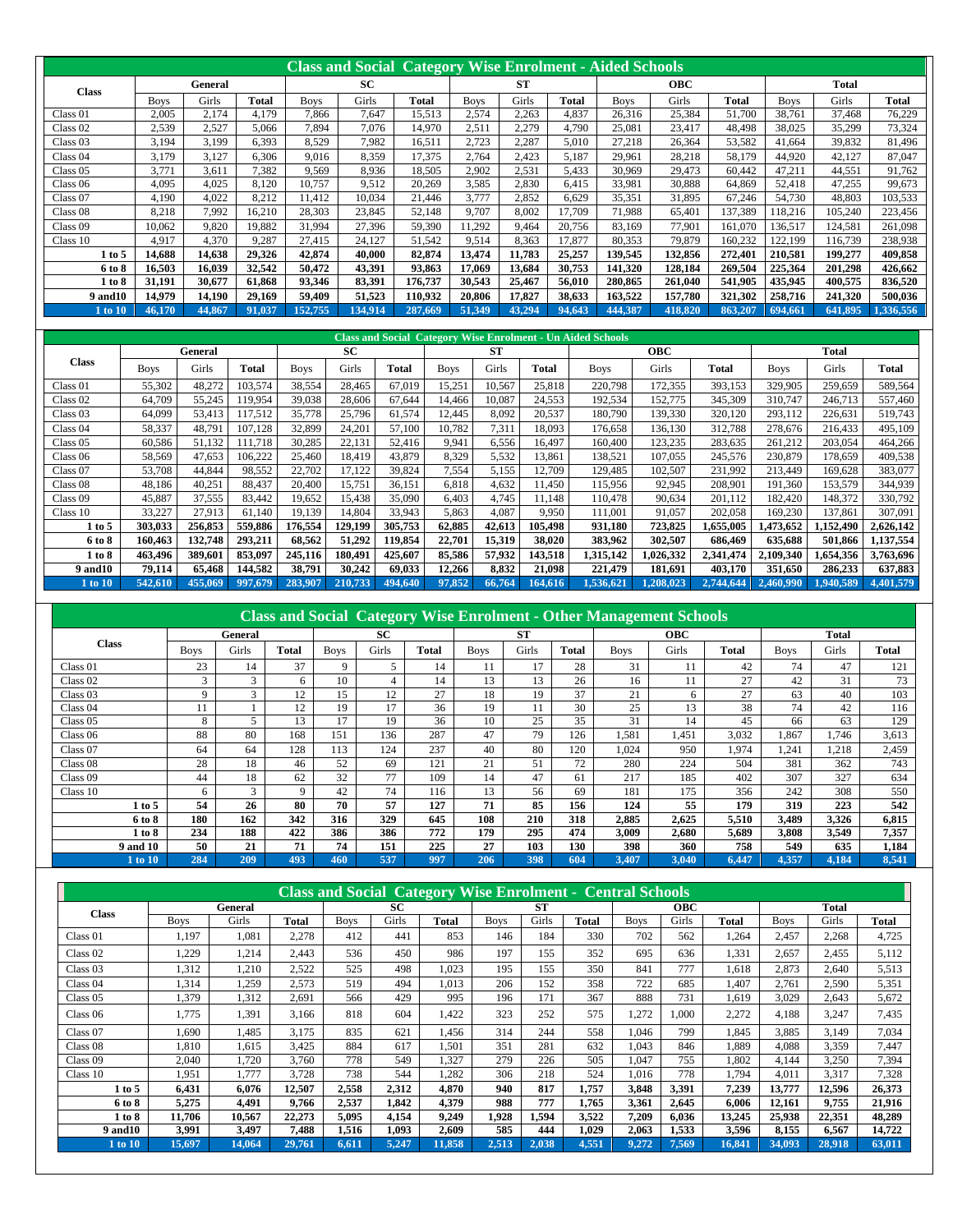|                                |             |                     |           |               |              |           | <b>Management and Level Wise Enrolment - All Social Category</b> |              |           |             |                |              |                   |                     |            |
|--------------------------------|-------------|---------------------|-----------|---------------|--------------|-----------|------------------------------------------------------------------|--------------|-----------|-------------|----------------|--------------|-------------------|---------------------|------------|
|                                |             | Class 1 to 5        |           |               | Class 6 to 8 |           |                                                                  | Class 1 to 8 |           |             | Class 9 and 10 |              |                   | Total Class 1 to 10 |            |
| Management                     | <b>Boys</b> | Girls               | Total     | <b>Boys</b>   | Girls        | Total     | <b>Boys</b>                                                      | Girls        | Total     | <b>Boys</b> | Girls          | <b>Total</b> | <b>Boys</b>       | Girls               | Total      |
| Department of<br>Education     | 1.156.645   | 1.268.304           | 2.424.949 | 658,061       | 699.712      | 1.357.773 | 1.814.706                                                        | 1.968.016    | 3.782.722 | 296,470     | 300,062        |              | 596.532 2.111.176 | 2.268.078           | 4,379,254  |
| Tribal/Social<br>Welfare Dept. | 7,967       | 6.418               | 14,385    | 54,562        | 64,530       | 119,092   | 62,529                                                           | 70,948       | 133,477   | 20,052      | 25,109         | 45.161       | 82,581            | 96,057              | 178,638    |
| Local body                     | 822         | 799                 | 1.621     | 1,580         | 1,444        | 3.024     | 2.402                                                            | 2,243        | 4,645     | 2,236       | 2.920          | 5,156        | 4,638             | 5,163               | 9,801      |
| Pvt. Aided                     | 210,581     | 199,277             | 409.858   | 225,364       | 201.298      | 426.662   | 435.945                                                          | 400,575      | 836,520   | 258,716     | 241,320        | 500,036      | 694.661           | 641,895             | 1,336,556  |
| Pvt. Unaided                   |             | 1.473.500 1.152.372 | 2,625,872 | 635.688       | 501.866      | 1,137,554 | 2.109.188                                                        | 1.654.238    | 3.763.426 | 351.650     | 286,233        | 637.883      | 2.460.838         | 1,940,471           | 4,401,309  |
| Others                         | 319         | 223                 | 542       | 3.489         | 3,326        | 6.815     | 3.808                                                            | 3.549        | 7,357     | 549         | 635            | 1.184        | 4,357             | 4.184               | 8,541      |
| Central Govt.                  | 13,777      | 12,596              | 26,373    | 12.161        | 9,755        | 21,916    | 25,938                                                           | 22,351       | 48,289    | 8,155       | 6,567          | 14,722       | 34,093            | 28,918              | 63,011     |
| Un-Recognised                  | 152         | 118                 | 270       |               |              | $\Omega$  | 152                                                              | 118          | 270       |             | 0              |              | 152               | 118                 | 270        |
| Total                          |             | 2.863.763 2.640.107 | 5.503.870 | $.590.905$  1 | .481.931     | 3,072,836 | 4.454.668                                                        | 4,122,038    | 8,576,706 | 937,828     | 862,846        | 1.800.674    | 5,392,496         | 4,984,884           | 10.377.380 |

|                                |             |              |         |             |              |         | <b>Management and Level Wise Enrolment - General</b> |              |           |             |                |          |             |                     |           |
|--------------------------------|-------------|--------------|---------|-------------|--------------|---------|------------------------------------------------------|--------------|-----------|-------------|----------------|----------|-------------|---------------------|-----------|
|                                |             | Class 1 to 5 |         |             | Class 6 to 8 |         |                                                      | Class 1 to 8 |           |             | Class 9 and 10 |          |             | Total Class 1 to 10 |           |
| Management                     | <b>Boys</b> | Girls        | Total   | <b>Boys</b> | Girls        | Total   | <b>Boys</b>                                          | Girls        | Total     | <b>Boys</b> | Girls          | Total    | <b>Boys</b> | Girls               | Total     |
| Department of<br>Education     | 34,571      | 38.429       | 73,000  | 23,140      | 25,532       | 48.672  | 57.711                                               | 63,961       | 121,672   | 6,332       | 6,659          | 12,991   | 64.043      | 70,620              | 134,663   |
| Tribal/Social<br>Welfare Dept. | 106         | 74           | 180     | 1.62        | .622         | 3.243   | 1.727                                                | 1.696        | 3.423     | 407         | 300            | 707      | 2.134       | 1.996               | 4,130     |
| Local body                     | 143         | 140          | 283     | 227         | 190          | 417     | 370                                                  | 330          | 700       | 367         | 382            | 749      | 737         | 712                 | 1,449     |
| Pvt. Aided                     | 14.688      | 14,638       | 29,326  | 16,503      | 16.039       | 32,542  | 31.191                                               | 30,677       | 61,868    | 14,979      | 14.190         | 29.169   | 46,170      | 44.867              | 91,037    |
| Pvt. Unaided                   | 303,001     | 256,834      | 559,835 | 160.463     | 132,748      | 293,211 | 463,464                                              | 389,582      | 853,046   | 79.114      | 65,468         | 144,582  | 542,578     | 455,050             | 997.628   |
| Others                         | 54          | 26           | 80      | 180         | 162          | 342     | 234                                                  | 188          | 422       | 50          | 21             | 71       | 284         | 209                 | 493       |
| Central Govt.                  | 6,431       | 6.076        | 12,507  | 5,275       | 4,491        | 9.766   | 11.706                                               | 10,567       | 22,273    | 3,991       | 3,497          | 7.488    | 15,697      | 14,064              | 29,761    |
| Un-Recognised                  | 32          | 19           | 51      | $\theta$    | $\Omega$     |         | 32                                                   | 19           | 51        | $\Omega$    | $\Omega$       | $\Omega$ | 32          | 19                  | 51        |
| Total                          | 359,026     | 316.236      | 675.262 | 207,409     | 180,784      | 388,193 | 566,435                                              | 497,020      | 1.063.455 | 105.240     | 90,517         | 195,757  | 671.675     | 587,537             | 1.259.212 |

|                                |             |              |           |             |              |          | Management and Level Wise Enrolment - SC |              |           |             |                |          |             |                            |           |
|--------------------------------|-------------|--------------|-----------|-------------|--------------|----------|------------------------------------------|--------------|-----------|-------------|----------------|----------|-------------|----------------------------|-----------|
|                                |             | Class 1 to 5 |           |             | Class 6 to 8 |          |                                          | Class 1 to 8 |           |             | Class 9 and 10 |          |             | <b>Total Class 1 to 10</b> |           |
| Management                     | <b>Boys</b> | Girls        | Total     | <b>Boys</b> | Girls        | Total    | <b>Boys</b>                              | Girls        | Total     | <b>Boys</b> | Girls          | Total    | <b>Boys</b> | Girls                      | Total     |
| Department of<br>Education     | 310,654     | 330.929      | 641.583   | 165.194     | 165.415      | 330,609  | 475,848                                  | 496.344      | 972,192   | 68,789      | 65,532         | 134,321  | 544,637     | 561,876                    | 1,106,513 |
| Tribal/Social<br>Welfare Dept. | 3,161       | 2,471        | 5,632     | 17,335      | 23,611       | 40.946   | 20.496                                   | 26,082       | 46.578    | 6,223       | 8.969          | 15.192   | 26.719      | 35,051                     | 61,770    |
| Local body                     | 264         | 243          | 507       | 576         | 474          | 1.050    | 840                                      | 717          | 1,557     | 698         | 864            | 1,562    | 1,538       | 1,581                      | 3.119     |
| Pvt. Aided                     | 42,874      | 40,000       | 82,874    | 50,472      | 43,391       | 93,863   | 93,346                                   | 83,391       | 176.737   | 59,409      | 51,523         | 110.932  | 152,755     | 134,914                    | 287,669   |
| Pvt. Unaided                   | 176,526     | 129,167      | 305,693   | 68,562      | 51,292       | 119,854  | 245.088                                  | 180,459      | 425,547   | 38,791      | 30,242         | 69,033   | 283,879     | 210,701                    | 494,580   |
| Others                         | 70          | 57           | 127       | 316         | 329          | 645      | 386                                      | 386          | 772       | 74          | 151            | 225      | 460         | 537                        | 997       |
| Central Govt.                  | 2,558       | 2,312        | 4,870     | 2,537       | 1,842        | 4,379    | 5,095                                    | 4,154        | 9,249     | 1,516       | 1,093          | 2,609    | 6,611       | 5,247                      | 11,858    |
| Un-Recognised                  | 28          | 32           | 60        | $\Omega$    | $\Omega$     | $\Omega$ | 28                                       | 32           | 60        | $\Omega$    | $\Omega$       | $\Omega$ | 28          | 32                         | 60        |
| Total                          | 536,135     | 505,211      | 1.041.346 | 304,992     | 286,354      | 591,346  | 841.127                                  | 791,565      | 1,632,692 | 175,500     | 158,374        | 333,874  | 1,016,627   | 949,939                    | 1,966,566 |

|                                |             |                |              |             |              |         | <b>Management and Level Wise Enrolment - ST</b> |              |              |             |                |          |             |                            |         |
|--------------------------------|-------------|----------------|--------------|-------------|--------------|---------|-------------------------------------------------|--------------|--------------|-------------|----------------|----------|-------------|----------------------------|---------|
|                                |             | Class 1 to 5   |              |             | Class 6 to 8 |         |                                                 | Class 1 to 8 |              |             | Class 9 and 10 |          |             | <b>Total Class 1 to 10</b> |         |
| Management                     | <b>Boys</b> | Girls          | <b>Total</b> | <b>Boys</b> | Girls        | Total   | <b>Boys</b>                                     | Girls        | <b>Total</b> | <b>Boys</b> | Girls          | Total    | <b>Boys</b> | Girls                      | Total   |
| Department of<br>Education     | 140.301     | 147.546        | 287,847      | 73.736      | 73.579       | 147.315 | 214,037                                         | 221.125      | 435.162      | 30.783      | 29.350         | 60.133   | 244,820     | 250,475                    | 495.295 |
| Tribal/Social<br>Welfare Dept. | 3,175       | 2.813          | 5.988        | 6.641       | 10.019       | 16.660  | 9.816                                           | 12.832       | 22,648       | 1,825       | 3,368          | 5,193    | 11.641      | 16,200                     | 27,841  |
| Local body                     | 38          | 34             | 72           | 102         | 88           | 190     | 140                                             | 122          | 262          | 131         | 148            | 279      | 271         | 270                        | 541     |
| Pvt. Aided                     | 13,474      | 11.783         | 25,257       | 17,069      | 13,684       | 30,753  | 30,543                                          | 25,467       | 56.010       | 20,806      | 17,827         | 38,633   | 51,349      | 43,294                     | 94,643  |
| Pvt. Unaided                   | 62.883      | 42.611         | 105,494      | 22,701      | 15.319       | 38,020  | 85.584                                          | 57.930       | 143.514      | 12.266      | 8.832          | 21.098   | 97.850      | 66,762                     | 164.612 |
| Others                         | 71          | 85             | 156          | 108         | 210          | 318     | 179                                             | 295          | 474          | 27          | 103            | 130      | 206         | 398                        | 604     |
| Central Govt.                  | 940         | 817            | 1.757        | 988         | 777          | 1.765   | 1.928                                           | 1.594        | 3.522        | 585         | 444            | 1.029    | 2,513       | 2,038                      | 4,551   |
| Un-Recognised                  | 2           | $\overline{c}$ |              | $\Omega$    | $\Omega$     |         | 2                                               | 2            |              | $\Omega$    | $\Omega$       | $\Omega$ | 2           | 2                          | 4       |
| Total                          | 220,884     | 205,691        | 426,575      | 121,345     | 113,676      | 235,021 | 342,229                                         | 319,367      | 661,596      | 66,423      | 60,072         | 126,495  | 408,652     | 379,439                    | 788,091 |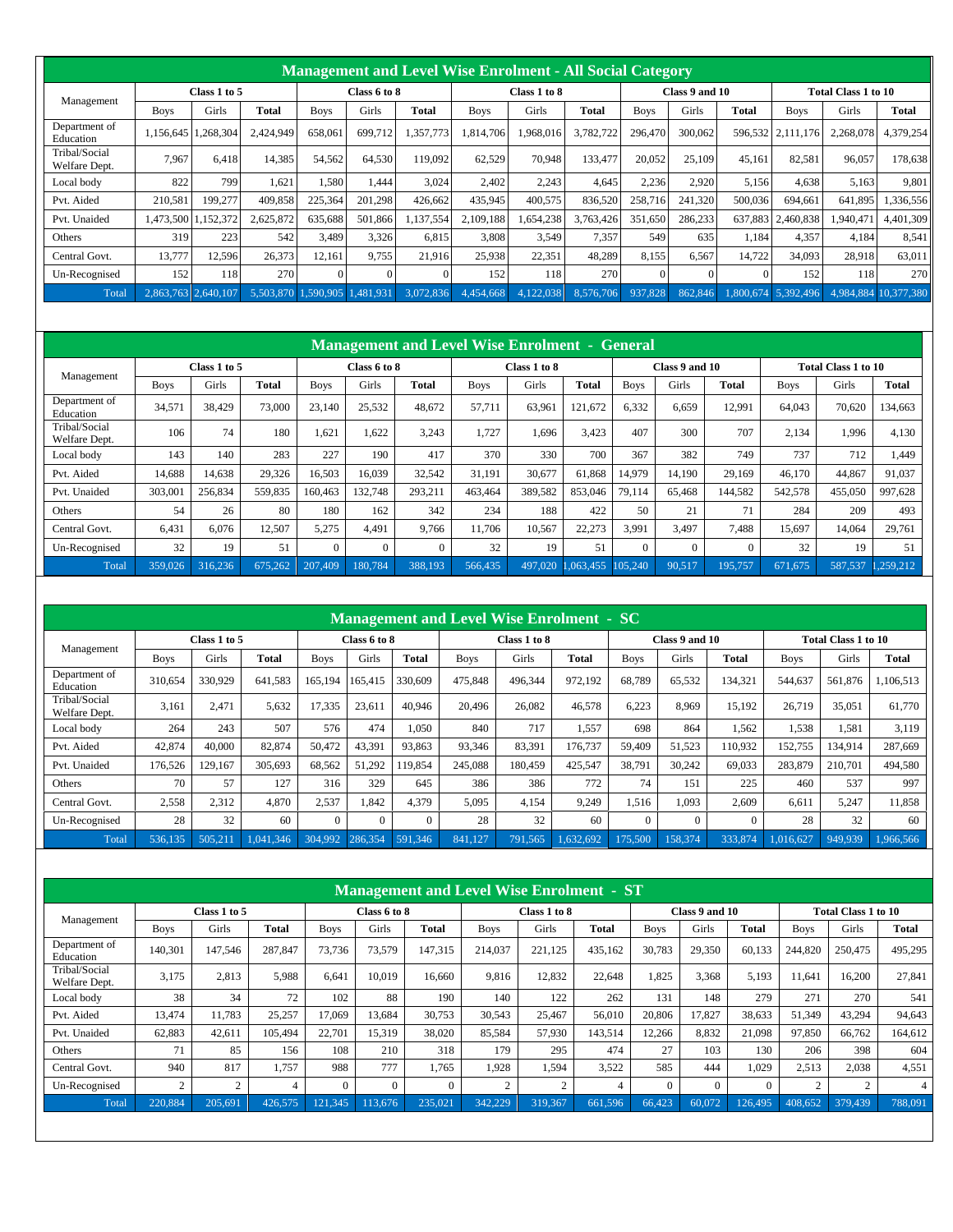|                                |             |              |           |             |              | <b>Management and Level Wise Enrolment - OBC</b> |             |              |           |             |                |         |                   |                               |           |
|--------------------------------|-------------|--------------|-----------|-------------|--------------|--------------------------------------------------|-------------|--------------|-----------|-------------|----------------|---------|-------------------|-------------------------------|-----------|
|                                |             | Class 1 to 5 |           |             | Class 6 to 8 |                                                  |             | Class 1 to 8 |           |             | Class 9 and 10 |         |                   | Total Class 1 to 10           |           |
| Management                     | <b>Boys</b> | Girls        | Total     | <b>Boys</b> | Girls        | Total                                            | <b>Boys</b> | Girls        | Total     | <b>Boys</b> | Girls          | Total   | <b>Boys</b>       | Girls                         | Total     |
| Department of<br>Education     | 671.119     | 751.400      | 1,422,519 | 395,991     | 435,186      | 831.177                                          | 1,067,110   | 1,186,586    | 2,253,696 | 190,566     | 198,521        | 389,087 |                   | 1,257,676 1,385,107           | 2,642,783 |
| Tribal/Social<br>Welfare Dept. | 1,525       | 1,060        | 2,585     | 28,965      | 29,278       | 58,243                                           | 30,490      | 30,338       | 60,828    | 11,597      | 12,472         | 24,069  | 42,087            | 42,810                        | 84,897    |
| Local body                     | 377         | 382          | 759       | 675         | 692          | 1,367                                            | 1,052       | 1,074        | 2,126     | 1,040       | 1,526          | 2,566   | 2,092             | 2,600                         | 4,692     |
| Pvt. Aided                     | 139,545     | 132,856      | 272.401   | 141,320     | 128,184      | 269.504                                          | 280,865     | 261.040      | 541.905   | 163,522     | 157,780        | 321,302 | 444.387           | 418,820                       | 863,207   |
| Pvt. Unaided                   | 931,090     | 723,760      | ,654,850  | 383.962     | 302,507      | 686,469                                          | 1,315,052   | 0.026, 267   | 2,341,319 | 221,479     | 181.691        |         | 403,170 1,536,531 | ,207,958                      | 2,744,489 |
| Others                         | 124         | 55           | 179       | 2,885       | 2,625        | 5,510                                            | 3,009       | 2,680        | 5,689     | 398         | 360            | 758     | 3,407             | 3.040                         | 6.447     |
| Central Govt.                  | 3,848       | 3,391        | 7,239     | 3,361       | 2,645        | 6.006                                            | 7,209       | 6,036        | 13,245    | 2,063       | 1,533          | 3,596   | 9,272             | 7,569                         | 16,841    |
| Un-Recognised                  | 90          | 65           | 155       | $\Omega$    | 0            | $\Omega$                                         | 90          | 65           | 155       |             | 0              |         | 90                | 65                            | 155       |
| Total                          | 747.718     | .612.969     | 3,360,687 | 957.159     | 901,117      | 1.858.276                                        | 2.704.877   | 2.514.086    | 5.218.963 | 590.665     | 553,883        |         |                   | 1,144,548 3,295,542 3,067,969 | 6,363,511 |

| Management                     |             | Class 1 to 5 |              |             | Class 6 to 8 |              |             | Class 1 to 8 |           |             | Class 9 and 10 |          |             | Total Class 1 to 10 |           |
|--------------------------------|-------------|--------------|--------------|-------------|--------------|--------------|-------------|--------------|-----------|-------------|----------------|----------|-------------|---------------------|-----------|
|                                | <b>Boys</b> | Girls        | <b>Total</b> | <b>Boys</b> | Girls        | <b>Total</b> | <b>Boys</b> | Girls        | Total     | <b>Boys</b> | Girls          | Total    | <b>Boys</b> | Girls               | Total     |
| Department of<br>Education     | 146,409     | 171.290      | 317,699      | 85,971      | 98.932       | 184.903      | 232,380     | 270,222      | 502,602   | 36,884      | 42,598         | 79.482   | 269,264     | 312,820             | 582,084   |
| Tribal/Social<br>Welfare Dept. | 102         | 70           | 172          | 7,301       | 5,856        | 13.157       | 7.403       | 5,926        | 13,329    | 1,508       | 1,229          | 2.737    | 8.911       | 7.155               | 16.066    |
| Local body                     | 212         | 185          | 397          | 303         | 445          | 748          | 515         | 630          | 1,145     | 455         | 850            | .305     | 970         | 1.480               | 2,450     |
| Pvt. Aided                     | 43.806      | 42,372       | 86.178       | 35,145      | 35,378       | 70.523       | 78.951      | 77.750       | 156.701   | 34,468      | 37.411         | 71.879   | 113.419     | 115.161             | 228,580   |
| Pvt. Unaided                   | 259,220     | 207,353      | 466,573      | 111,519     | 91,777       | 203,296      | 370,739     | 299,130      | 669,869   | 58,496      | 50,604         | 109,100  | 429,235     | 349,734             | 778.969   |
| Others                         | 15          | 10           | 25           | 2,169       | 1.890        | 4.059        | 2.184       | 1.900        | 4,084     | 152         | 87             | 239      | 2,336       | 1,987               | 4,323     |
| Central Govt.                  | 1,082       | 908          | 1,990        | 606         | 567          | 1,173        | 1.688       | 1,475        | 3,163     | 367         | 363            | 730      | 2,055       | 1,838               | 3,893     |
| Un-Recognised                  | 10          |              | 14           | $\Omega$    | $\theta$     | $\Omega$     | 10          | 4            | 14        | 0           | $\Omega$       | $\Omega$ | 10          | 4                   | 14        |
| Total                          | 450,856     | 422.192      | 873,048      | 243.014     | 234,845      | 477,859      | 693,870     | 657,037      | 1.350.907 | 132.330     | 133,142        | 265,472  | 826,200     | 790,179             | 1.616.379 |

|                                |             |              |                   |             |              | <b>Management and Level Wise Enrolment - Kannada Medium</b> |                     |              |                     |             |                |                                       |             |                            |           |
|--------------------------------|-------------|--------------|-------------------|-------------|--------------|-------------------------------------------------------------|---------------------|--------------|---------------------|-------------|----------------|---------------------------------------|-------------|----------------------------|-----------|
|                                |             | Class 1 to 5 |                   |             | Class 6 to 8 |                                                             |                     | Class 1 to 8 |                     |             | Class 9 and 10 |                                       |             | <b>Total Class 1 to 10</b> |           |
| Management                     | <b>Boys</b> | Girls        | Total             | <b>Boys</b> | Girls        | Total                                                       | <b>Boys</b>         | Girls        | Total               | <b>Boys</b> | Girls          | Total                                 | <b>Boys</b> | Girls                      | Total     |
| Department of<br>Education     | 1.074.826   | .143.755     | 2.218.581         | 585,840     | 600,948      | .186.788                                                    | .660.666            | 1.744.703    | 3.405.369           | 256,137     | 247,010        | 503.147                               |             | 1.916.803 1.991.713        | 3.908.516 |
| Tribal/Social<br>Welfare Dept. | 7,967       | 6,418        | 14,385            | 1,662       | 1,668        | 3,330                                                       | 9,629               | 8.086        | 17.715              | 1.020       | 1,088          | 2,108                                 | 10.649      | 9,174                      | 19,823    |
| Local body                     | 634         | 596          | 1,230             | 1.049       | 773          | 1.822                                                       | 1,683               | 1.369        | 3.052               | 1.187       | 1.404          | 2,591                                 | 2,870       | 2,773                      | 5,643     |
| Pvt. Aided                     | 188,016     | 166.284      | 354,300           | 192.954     | 156,640      | 349.594                                                     | 380,970             | 322,924      | 703,894             | 216.167     | 182.788        | 398,955                               | 597.137     | 505,712                    | ,102,849  |
| Pvt. Unaided                   | 336,869     | 215.941      | 552,810           | 94,158      | 60,205       | 154,363                                                     | 431,027             | 276.146      | 707.173             | 54,730      | 39,475         | 94,205                                | 485,757     | 315,621                    | 801,378   |
| Others                         | 307         | 219          | 526               | 200         | 174          | 374                                                         | 507                 | 393          | 900                 | 227         | 189            | 416                                   | 734         | 582                        | 1.316     |
| Central Govt.                  |             |              |                   | 17          | 14           | 31                                                          | 19                  | 15           | 34                  |             |                |                                       | 20          | 15                         | 35        |
| Un-Recognised                  | 23          | 26           | 49                | $\Omega$    |              |                                                             | 23                  | 26           | 49                  | $\Omega$    |                |                                       | 23          | 26                         | 49        |
| <b>Total</b>                   | 1.608.644   | 1.533.240    | 3.141.884 875.880 |             | 820,422      |                                                             | 1,696,302 2,484,524 |              | 2,353,662 4,838,186 | 529,469     |                | 471.954 1.001.423 3.013.993 2.825.616 |             |                            | 5,839,609 |

|                                |             |              |           |             |              |           |             |              | <b>Management and Level Wise Enrolment - English Medium</b> |             |                |          |             |                            |           |
|--------------------------------|-------------|--------------|-----------|-------------|--------------|-----------|-------------|--------------|-------------------------------------------------------------|-------------|----------------|----------|-------------|----------------------------|-----------|
|                                |             | Class 1 to 5 |           |             | Class 6 to 8 |           |             | Class 1 to 8 |                                                             |             | Class 9 and 10 |          |             | <b>Total Class 1 to 10</b> |           |
| Management                     | <b>Boys</b> | Girls        | Total     | <b>Boys</b> | Girls        | Total     | <b>Boys</b> | Girls        | Total                                                       | <b>Boys</b> | Girls          | Total    | <b>Boys</b> | Girls                      | Total     |
| Department of<br>Education     | 787         | 788          | 1,575     | 34,834      | 38,170       | 73,004    | 35,621      | 38.958       | 74,579                                                      | 30,214      | 33,824         | 64,038   | 65,835      | 72,782                     | 138,617   |
| Tribal/Social<br>Welfare Dept. | $\Omega$    | $\mathbf{0}$ |           | 52,811      | 62,589       | 115,400   | 52,811      | 62,589       | 115,400                                                     | 18,971      | 23.816         | 42.787   | 71.782      | 86.405                     | 158.187   |
| Local body                     | 108         | 133          | 241       | 475         | 640          | 1.115     | 583         | 773          | 1.356                                                       | 964         | 1.460          | 2,424    | 1,547       | 2,233                      | 3.780     |
| Pvt. Aided                     | 8,257       | 11,380       | 19,637    | 19,381      | 24.489       | 43,870    | 27,638      | 35,869       | 63,507                                                      | 27,800      | 34,725         | 62,525   | 55,438      | 70,594                     | 126,032   |
| Pvt. Unaided                   | 1,114,582   | 911.451      | 2,026,033 | 535,380     | 433,353      | 968,733   | .649.962    | .344,804     | 2,994,766                                                   | 293.474     | 241,072        | 534,546  | .943.436    | .585,876                   | 3,529,312 |
| Others                         | 12          | 4            | 16        | 3,289       | 3,149        | 6,438     | 3,301       | 3,153        | 6,454                                                       | 322         | 446            | 768      | 3,623       | 3,599                      | 7,222     |
| Central Govt.                  | 13,519      | 12,276       | 25,795    | 11,852      | 9,438        | 21,290    | 25,371      | 21,714       | 47.085                                                      | 7,910       | 6,334          | 14,244   | 33,281      | 28,048                     | 61,329    |
| Un-Recognised                  | 129         | 92           | 221       | $\Omega$    | 0            | $\Omega$  | 129         | 92           | 221                                                         | $\Omega$    | $\Omega$       | $\Omega$ | 129         | 92                         | 221       |
| <b>Total</b>                   | 1.137.394   | 936.124      | 2,073518  | 658,022     | 571,828      | 1.229.850 | 1.795.416   | 1.507.952    | 3.303.368                                                   | 379,655     | 341,677        | 721.332  | 2.175.071   | 1.849.629                  | 4.024.700 |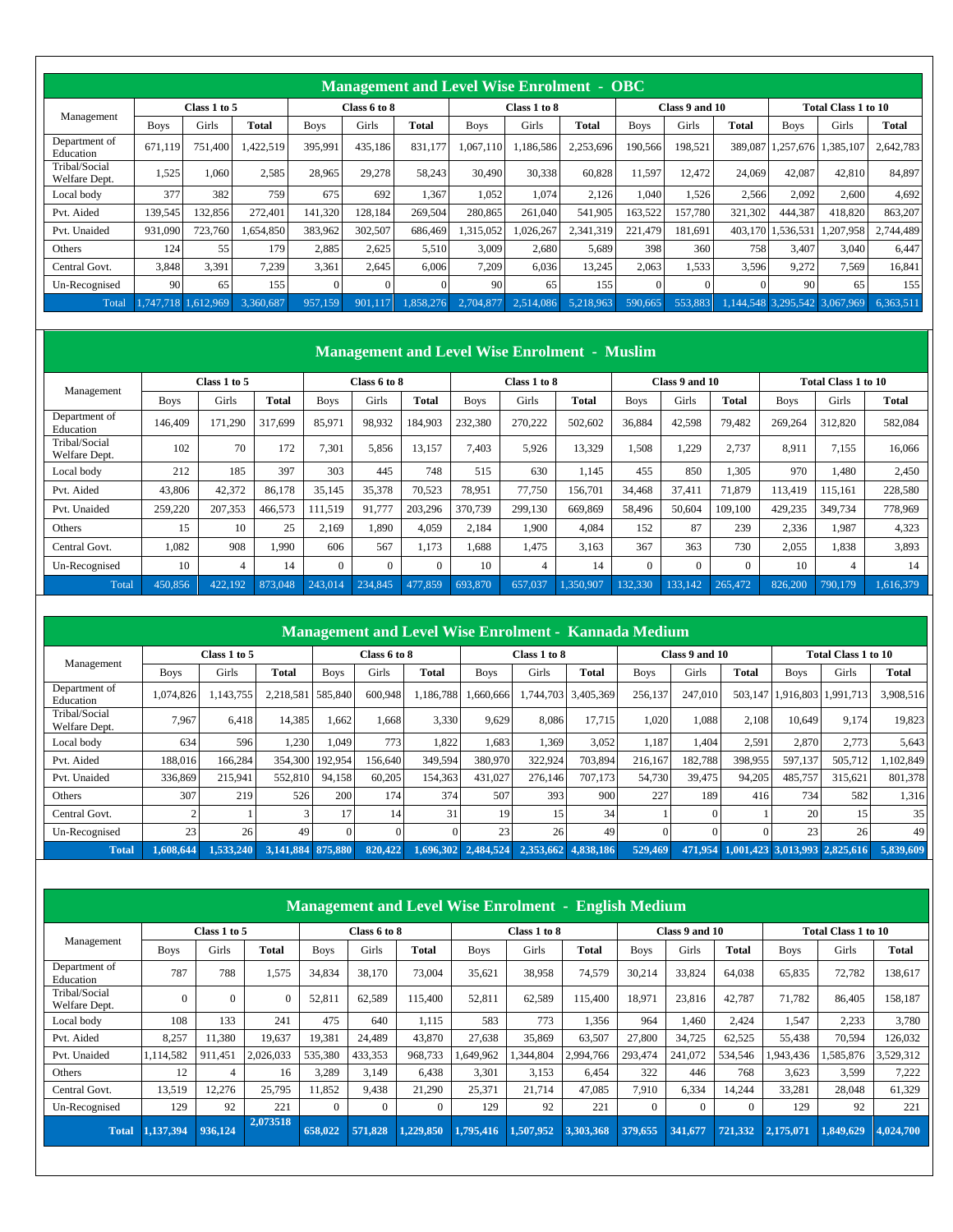|                                |             |              |              |             |              | <b>Management and Level Wise Enrolment - Urdu Medium</b> |             |              |              |             |                |              |             |                     |              |
|--------------------------------|-------------|--------------|--------------|-------------|--------------|----------------------------------------------------------|-------------|--------------|--------------|-------------|----------------|--------------|-------------|---------------------|--------------|
|                                |             | Class 1 to 5 |              |             | Class 6 to 8 |                                                          |             | Class 1 to 8 |              |             | Class 9 and 10 |              |             | Total Class 1 to 10 |              |
| Management                     | <b>Boys</b> | Girls        | <b>Total</b> | <b>Boys</b> | Girls        | Total                                                    | <b>Boys</b> | Girls        | <b>Total</b> | <b>Boys</b> | Girls          | <b>Total</b> | <b>Boys</b> | Girls               | <b>Total</b> |
| Department of<br>Education     | 58,706      | 98,094       | 156,800      | 26,482      | 47,801       | 74,283                                                   | 85,188      | 145,895      | 231,083      | 7,719       | 16,451         | 24,170       | 92,907      | 162,346             | 255,253      |
| Tribal/Social<br>Welfare Dept. | $\Omega$    | $\Omega$     | $\Omega$     | 89          | 273          | 362                                                      | 89          | 273          | 362          | 61          | 205            | 266          | 150         | 478                 | 628          |
| Local body                     | 80          | 70           | 150          | 27          | 17           | 44                                                       | 107         | 87           | 194          | 9           | 13             | 22           | 116         | 100                 | 216          |
| Pvt. Aided                     | 9,772       | 17,089       | 26,861       | 6,823       | 13,869       | 20,692                                                   | 16,595      | 30,958       | 47,553       | 5,821       | 14,555         | 20,376       | 22,416      | 45,513              | 67,929       |
| Pvt. Unaided                   | 19,155      | 22,679       | 41,834       | 4,768       | 7,187        | 11,955                                                   | 23,923      | 29,866       | 53,789       | 2,375       | 4,792          | 7,167        | 26,298      | 34,658              | 60,956       |
| Others                         | $\Omega$    | $\Omega$     | $\Omega$     | $\Omega$    | 3            | 3                                                        | $\theta$    | 3            | 3            | $\Omega$    | $\theta$       | $\Omega$     | $\Omega$    | 3                   | 3            |
| Central Govt.                  | 76          | 146          | 222          | 38          | 110          | 148                                                      | 114         | 256          | 370          | 28          | 99             | 127          | 142         | 355                 | 497          |
| Un-Recognised                  | $\Omega$    | $\Omega$     | $\Omega$     | $\Omega$    | $\Omega$     | $\Omega$                                                 | $\Omega$    | $\Omega$     | $\mathbf{0}$ | $\Omega$    | $\Omega$       | $\Omega$     | $\Omega$    | $\Omega$            | $\theta$     |
| <b>Total</b>                   | 87,789      | 138,078      | 225,867      | 38,227      | 69,260       | 107,487                                                  | 126,016     | 207,338      | 333,354      | 16,013      | 36,115         | 52,128       | 142,029     | 243,453             | 385,482      |

|                                |             |              |              |             | Management and Level Wise Enrolment - Tamil & Telugu |          |             |              |              |             |                |              |             |                            |              |
|--------------------------------|-------------|--------------|--------------|-------------|------------------------------------------------------|----------|-------------|--------------|--------------|-------------|----------------|--------------|-------------|----------------------------|--------------|
|                                |             | Class 1 to 5 |              |             | Class 6 to 8                                         |          |             | Class 1 to 8 |              |             | Class 9 and 10 |              |             | <b>Total Class 1 to 10</b> |              |
| Management                     | <b>Boys</b> | Girls        | <b>Total</b> | <b>Boys</b> | Girls                                                | Total    | <b>Boys</b> | Girls        | <b>Total</b> | <b>Boys</b> | Girls          | <b>Total</b> | <b>Boys</b> | Girls                      | <b>Total</b> |
| Department of<br>Education     | 1,414       | 1,383        | 2,797        | 643         | 607                                                  | 1,250    | 2,057       | 1,990        | 4,047        | 221         | 207            | 428          | 2,278       | 2,197                      | 4,475        |
| Tribal/Social Welfare<br>Dept. | 0           | $\mathbf 0$  | $\Omega$     | 0           | $\Omega$                                             | 0        | 0           | 0            | 0            | 0           | 0              | 0            | 0           | 0                          | 0            |
| Local body                     | 0           | 0            | $\Omega$     | 0           | $\Omega$                                             | 0        | 0           | 0            | $\mathbf 0$  | 0           | 0              | 0            | 0           | 0                          | 0            |
| Pvt. Aided                     | 1,666       | 1,796        | 3,462        | 783         | 773                                                  | 1,556    | 2,449       | 2,569        | 5,018        | 198         | 207            | 405          | 2,647       | 2,776                      | 5,423        |
| Pvt. Unaided                   | 46          | 43           | 89           | 59          | 52                                                   | 111      | 105         | 95           | 200          | 11          | 25             | 36           | 116         | 120                        | 236          |
| Others                         | 0           | 0            | $\Omega$     | 0           | $\mathbf 0$                                          | 0        | 0           | 0            | 0            | 0           | 0              | 0            | 0           | 0                          | 0            |
| Central Govt.                  | $\mathbf 0$ | $\mathbf 0$  | $\Omega$     | $\Omega$    | $\Omega$                                             | $\Omega$ | $\Omega$    | $\mathbf 0$  | $\mathbf 0$  | 0           | 0              | 0            | 0           | 0                          | 0            |
| Un-Recognised                  | 0           | 0            | $\mathbf 0$  | 0           | $\mathbf 0$                                          | 0        | 0           | 0            | 0            | 0           | 0              | 0            | 0           | 0                          | 0            |
| <b>Total</b>                   | 3,126       | 3,222        | 6,348        | 1,485       | 1,432                                                | 2,917    | 4,611       | 4,654        | 9,265        | 430         | 439            | 869          | 5,041       | 5,093                      | 10,134       |

|                             |              |                |              |              |              | <b>Management and Level Wise Enrolment - Marathi</b> |              |              |          |             |                |                |              |                            |              |
|-----------------------------|--------------|----------------|--------------|--------------|--------------|------------------------------------------------------|--------------|--------------|----------|-------------|----------------|----------------|--------------|----------------------------|--------------|
|                             |              | Class 1 to 5   |              |              | Class 6 to 8 |                                                      |              | Class 1 to 8 |          |             | Class 9 and 10 |                |              | <b>Total Class 1 to 10</b> |              |
| Management                  | <b>Boys</b>  | Girls          | <b>Total</b> | <b>Boys</b>  | Girls        | <b>Total</b>                                         | <b>Boys</b>  | Girls        | Total    | <b>Boys</b> | Girls          | <b>Total</b>   | <b>Boys</b>  | Girls                      | <b>Total</b> |
| Department of Education     | 20,842       | 24,207         | 45,049       | 10,212       | 12,134       | 22,346                                               | 31,054       | 36,341       | 67,395   | 2,171       | 2,565          | 4,736          | 33,225       | 38,906                     | 72,131       |
| Tribal/Social Welfare Dept. | $\mathbf{0}$ | $\overline{0}$ | $\mathbf{0}$ | $\mathbf{0}$ | $\mathbf{0}$ | $\overline{0}$                                       | $\mathbf{0}$ | $\Omega$     | $\Omega$ | $\Omega$    | $\Omega$       | $\overline{0}$ | $\mathbf{0}$ | $\Omega$                   | $\Omega$     |
| Local body                  | $\mathbf{0}$ | $\overline{0}$ | $\theta$     | 29           | 14           | 43                                                   | 29           | 14           | 43       | 76          | 43             | 119            | 105          | 57                         | 162          |
| Pvt. Aided                  | 2,329        | 2,218          | 4,547        | 5,225        | 5,324        | 10,549                                               | 7,554        | 7,542        | 15,096   | 8,615       | 8,935          | 17,550         | 16,169       | 16,477                     | 32,646       |
| Pvt. Unaided                | 2,767        | 2,216          | 4,983        | 1,292        | 1,046        | 2,338                                                | 4,059        | 3,262        | 7,321    | 1,038       | 850            | 1,888          | 5,097        | 4,112                      | 9,209        |
| Others                      | $\mathbf{0}$ | $\Omega$       | $\Omega$     | $\Omega$     | $\Omega$     | $\overline{0}$                                       | $\mathbf{0}$ | $\Omega$     | $\Omega$ | $\Omega$    | $\Omega$       | $\overline{0}$ | $\Omega$     | $\Omega$                   | $\Omega$     |
| Central Govt.               | 86           | 84             | 170          | 67           | 41           | 108                                                  | 153          | 125          | 278      | 50          | 25             | 75             | 203          | 150                        | 353          |
| Un-Recognised               | $\Omega$     | $\Omega$       | $\Omega$     | $\Omega$     | $\Omega$     | $\theta$                                             | $\mathbf{0}$ | $\Omega$     | $\Omega$ | $\Omega$    | $\Omega$       | $\theta$       | $\Omega$     | $\theta$                   | $\Omega$     |
| <b>Total</b>                | 26,024       | 28,725         | 54,749       | 16,825       | 18,559       | 35,384                                               | 42,849       | 47,284       | 90,133   | 11,950      | 12,418         | 24,368         | 54,799       | 59,702                     | 114,501      |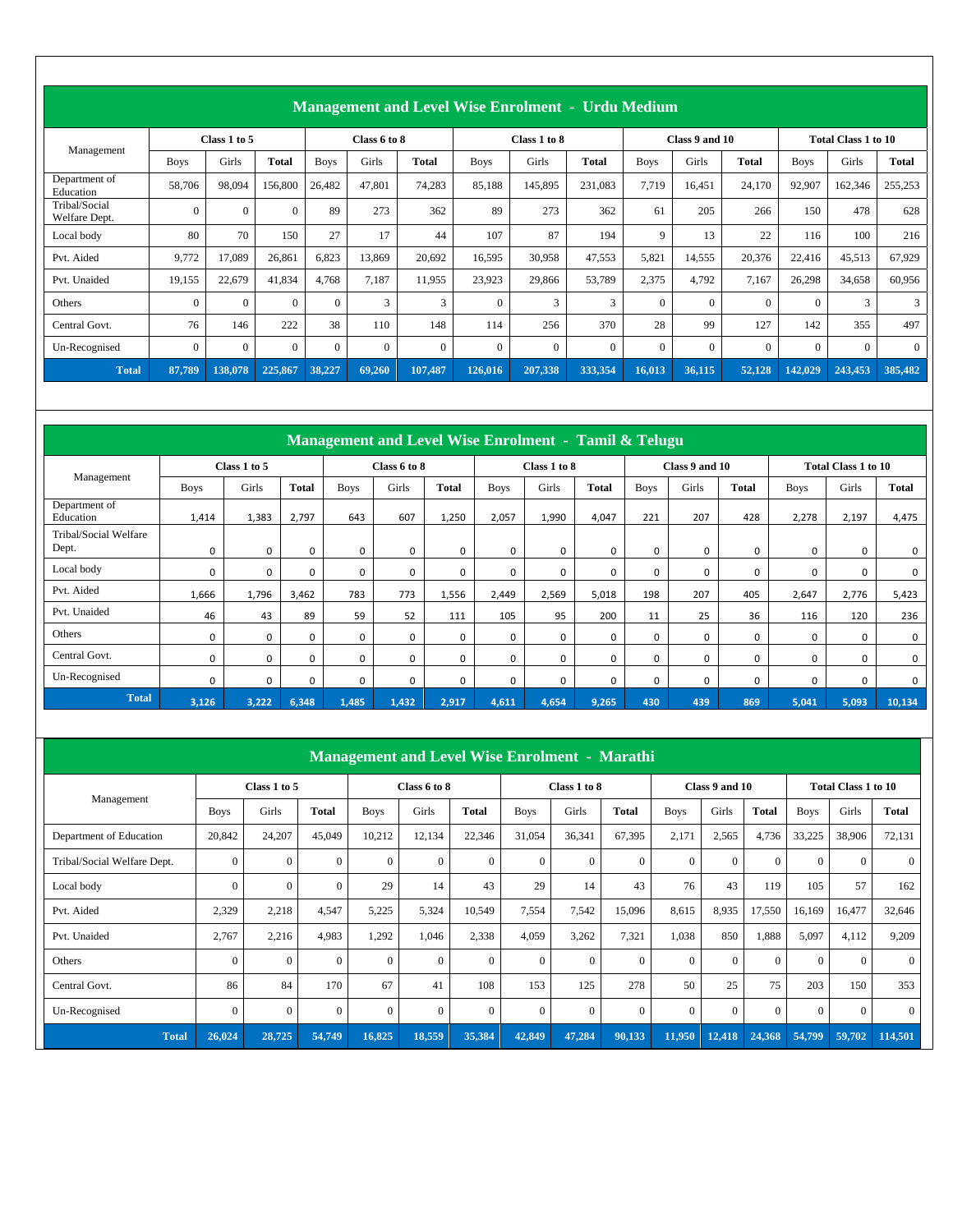|                     |                                                      |                       |                              |                |                                     |                                                  |                                             |                                                   |                           |                              |                                         |                       |                         | <b>CWSN</b> wise Enrolment - Class 1 to 8                        |                                     |                                     |                        |                                         |                  |                                        |                      |                                        |                  |                               |
|---------------------|------------------------------------------------------|-----------------------|------------------------------|----------------|-------------------------------------|--------------------------------------------------|---------------------------------------------|---------------------------------------------------|---------------------------|------------------------------|-----------------------------------------|-----------------------|-------------------------|------------------------------------------------------------------|-------------------------------------|-------------------------------------|------------------------|-----------------------------------------|------------------|----------------------------------------|----------------------|----------------------------------------|------------------|-------------------------------|
| Sl.<br>No.          | Management                                           |                       | Total (Class 1 to 8)         |                |                                     | <b>Visual</b><br><b>Imparemen</b><br>(Blindness) |                                             | <b>Visual</b><br><b>Imparement</b><br>Low-vision) |                           | <b>Hearing</b><br>Imparement | <b>Speech</b><br>Imparement<br>/Problem |                       |                         | <b>Physically</b><br>Handicappe<br>d/Loco<br>motor<br>Imparement | <b>Mental</b><br><b>Retardation</b> |                                     | Learning<br>disability |                                         | Palsy            | Cerebral                               |                      | Autism                                 |                  | <b>Multiple</b><br>disability |
|                     |                                                      | <b>Boys</b>           | Girls                        | <b>Total</b>   | <b>Boys</b>                         | Girls                                            | <b>Boys</b>                                 | Girls                                             | <b>Boys</b>               | Girls                        | <b>Boys</b>                             | Girls                 | <b>Boys</b>             | Girls                                                            | <b>Boys</b>                         | Girls                               | <b>Boys</b>            | Girls                                   | <b>Boys</b>      | Girls                                  | <b>Boys</b>          | <b>Girls</b>                           | <b>Boys</b>      | Girls                         |
| -1                  | Department of<br>Education<br>Tribal / Social        | 27,958                | 21,453                       | 49,411         |                                     | 573<br>444                                       | 3,528                                       | 3,343                                             | 2,105                     | 1,818                        | 4,180                                   | 3,006                 | 6,382                   | 4,650                                                            | 3,250                               | 2,531                               | 1,353                  | .002                                    | 681              | 457                                    | 190                  | 109                                    | 5,716            | 4,093                         |
| $\overline{2}$      | Welfare<br>Department<br>Schools                     | 727                   | 565                          | 1,292          |                                     | 68<br>87                                         | 110                                         | 127                                               | 292                       | 133                          | 17                                      | 20                    | 128                     | 100                                                              | 10                                  | $\overline{4}$                      | $\overline{7}$         | $\overline{7}$                          | $\boldsymbol{0}$ | 5                                      | $\overline{0}$       | $\mathbf{1}$                           | 95               | 81                            |
| 3                   | Local body                                           | 13                    | 11                           | 24             |                                     | $\boldsymbol{0}$                                 | $\overline{c}$<br>$\mathbf{1}$              | $\mathbf{1}$                                      | $\mathbf{0}$              | $\mathbf{2}$                 | $\mathbf{1}$                            | $\overline{c}$        | 3                       | 3                                                                | 3                                   | $\mathbf{2}$                        | $\boldsymbol{0}$       | $\boldsymbol{0}$                        | 1                | $\boldsymbol{0}$                       | $\mathbf{0}$         | $\boldsymbol{0}$                       | 3                | $\boldsymbol{0}$              |
| $\overline{4}$      | Pvt. Aided                                           | 3,530                 | 2,560                        | 6,090          |                                     | 373<br>208                                       | 568                                         | 546                                               | 574                       | 454                          | 349                                     | 197                   | 656                     | 432                                                              | 274                                 | 177                                 | 139                    | 94                                      | 43               | 35                                     | 23                   | 16                                     | 531              | 401                           |
| 5                   | Pvt. Unaided                                         | 8,742                 | 5,785                        | 14,527         |                                     | 760<br>562                                       | 926                                         | 746                                               | 1,518                     | 1,058                        | 602                                     | 356                   | ,002                    | 587                                                              | 614                                 | 301                                 | 292                    | 197                                     | 109              | 68                                     | 126                  | 56                                     | 2,793            | 1,854                         |
| 6                   | <b>Others State</b><br>Govt.<br>Managed<br>Schools   | 170                   | 110                          | 280            |                                     | 24<br>33                                         | 17                                          | $\overline{c}$                                    | 102                       | 43                           | $\mathbf{0}$                            | 3                     | 6                       | 11                                                               | $\Omega$                            | 1                                   | $\overline{0}$         | $\overline{0}$                          | 1                | 1                                      | $\overline{2}$       | $\mathbf{1}$                           | 18               | 15                            |
| $\overline{7}$      | Central Govt<br>Schools                              | 86                    | 70                           | 156            |                                     | $\overline{2}$                                   | 3<br>19                                     | 10                                                | 8                         | 9                            | 3                                       | 5                     | 39                      | 24                                                               | $\overline{4}$                      | $\mathbf{1}$                        | $\boldsymbol{0}$       | $\overline{4}$                          | $\boldsymbol{0}$ | $\boldsymbol{0}$                       | $\mathbf{0}$         | $\mathbf{0}$                           | 11               | 14                            |
| 8                   | Un-<br>Recognised                                    |                       | $\mathbf{0}$                 | $\mathbf{0}$   | $\mathbf{0}$                        | $\mathbf{0}$                                     | $\boldsymbol{0}$<br>$\Omega$                | $\Omega$                                          | $\overline{0}$            | $\overline{0}$               | $\overline{0}$                          | $\overline{0}$        | $\mathbf{0}$            | $\boldsymbol{0}$                                                 | $\overline{0}$                      | $\overline{0}$                      | $\overline{0}$         | $\overline{0}$                          | $\mathbf{0}$     | $\overline{0}$                         | $\overline{0}$       | $\overline{0}$                         | $\Omega$         | $\boldsymbol{0}$              |
|                     | <b>TOTAL</b>                                         | 41226                 | 30554                        | 71780          | 1800                                | 338                                              | 5170                                        | 4775                                              | 4599                      | 3517                         | 5152                                    | 3589                  | 8216                    | 5807                                                             | 4155                                | 3017                                | 1791                   | 1304                                    | 835              | 566                                    | 341                  | 183                                    | 9167             | 6458                          |
|                     |                                                      |                       |                              |                |                                     |                                                  |                                             |                                                   |                           |                              |                                         |                       |                         | <b>CWSN</b> wise Enrolment - Class 9 and 10                      |                                     |                                     |                        |                                         |                  |                                        |                      |                                        |                  |                               |
| S1<br>N.<br>0.      | Management                                           |                       | Total (Class 9 to 10)        |                | Visual<br>Imparement<br>(Blindness) |                                                  | Visual<br>Imparement<br>$(Low -$<br>vision) |                                                   | Hearing<br>Impareme<br>nt |                              | Speech<br>Imparement<br>/Problem        |                       |                         | Physically<br>Handicappe<br>d/Loco<br>motor<br>Imparement        |                                     | Mental<br>Retardatio<br>$\mathbf n$ |                        | Learning<br>disability                  |                  | Cerebral<br>Palsy                      |                      | Autism                                 |                  | Multiple<br>disability        |
|                     |                                                      | <b>Boys</b>           | Girls                        | <b>Total</b>   | <b>Boys</b>                         | Girls                                            | <b>Boys</b>                                 | Girls                                             | <b>Boys</b>               | <b>Girls</b>                 | <b>Boys</b>                             | Girls                 | <b>Boys</b>             | Girls                                                            | Boys                                | Girls                               | <b>Boys</b>            | Girls                                   | <b>Boys</b>      | Girls                                  | <b>Boys</b>          | Girls                                  | Boys             | Girls                         |
| $\mathbf{1}$        | Department of<br>Education                           | 3,498                 | 2,697                        | 6,195          | 84                                  | 77                                               | 819                                         | 823                                               | 345                       | 240                          | 332                                     | 207                   | 938                     | 645                                                              | 273                                 | 148                                 | 259                    | 170                                     |                  | 61<br>51                               | 17                   | 11                                     | 370              | 325                           |
| $\overline{2}$      | Tribal/Social<br>Welfare<br>Department<br>Schools    | 162                   | 213                          | 375            | 18                                  | 20                                               | 11                                          | 46                                                | 62                        | 48                           | 1                                       | 5                     | 39                      | 62                                                               | $\Omega$                            | D                                   |                        | $\Omega$<br>$\overline{2}$              |                  | $\overline{0}$<br>$\Omega$             | $\overline{0}$       | $\mathbf{1}$                           | 31               | 27                            |
| 3                   | Local body                                           | 9                     | 9                            | 18             | $\mathbf{0}$                        | $\mathbf{0}$                                     | $\mathbf{0}$                                | $\mathbf{1}$                                      | $\overline{0}$            | $\mathbf{0}$                 |                                         | $\mathbf{0}$          | $\overline{2}$          | $\overline{2}$                                                   | $\Omega$                            | 3                                   |                        | $\overline{0}$<br>$\mathbf{0}$          |                  | 1<br>$\mathbf{0}$                      | $\mathbf{0}$         | $\overline{0}$                         | 5                | 3                             |
| $\overline{4}$<br>5 | Pvt. Aided<br>Pvt. Unaided                           | 2,247<br>1,785        | 1,829<br>1,152               | 4,076<br>2,937 | 129<br>149                          | 96<br>115                                        | 424<br>204                                  | 540<br>177                                        | 269<br>444                | 229<br>291                   | 203<br>77                               | 147<br>36             | 552<br>271              | 409<br>153                                                       | 153<br>56                           | 65<br>38                            | 174<br>271             | 83<br>114                               |                  | 34<br>27<br>12<br>23                   | $\overline{7}$<br>14 | 8<br>5                                 | 302<br>276       | 225<br>211                    |
| 6                   | Others State<br>Govt. Managed<br>Schools             | 75                    | 41                           | 116            | 14                                  | 15                                               | 4                                           | 3                                                 | 47                        | 16                           | $\boldsymbol{0}$                        | $\boldsymbol{0}$      | $\overline{0}$          | 2                                                                | $\overline{0}$                      | $\mathbf{0}$                        |                        | $\overline{0}$<br>$\boldsymbol{0}$      |                  | $\boldsymbol{0}$                       | $\overline{0}$       | $\boldsymbol{0}$<br>$\mathbf{0}$       | 10               | 5 <sub>l</sub>                |
| $\overline{7}$      | Central Govt<br>Schools                              | 31                    | 21                           | 52             | $\boldsymbol{0}$                    | $\mathbf{1}$                                     | $\overline{4}$                              | 5                                                 | 6                         | 5                            | $\mathbf{1}$                            | $\overline{0}$        | 17                      | 8                                                                | $\overline{0}$                      |                                     |                        | $\boldsymbol{0}$<br>$\overline{2}$      |                  | $\boldsymbol{0}$                       | $\mathbf{0}$         | $\overline{0}$<br>$\mathbf{0}$         | 1                |                               |
| 8                   | Un-Recognised<br><b>TOTAL</b>                        | $\mathbf{0}$<br>7,807 | $\mathbf{0}$<br>5,962 13,769 | $\mathbf{0}$   | $\mathbf{0}$<br>394                 | $\mathbf{0}$                                     | $\Omega$<br>324 1,466                       | $\overline{0}$<br>1,595                           | $\overline{0}$<br>1,173   | $\overline{0}$<br>829        | $\mathbf{0}$<br>615                     | $\overline{0}$<br>395 | $\overline{0}$<br>1,819 | $\Omega$<br>1,281                                                | $\overline{0}$<br>482               | $\mathbf{0}$<br>257                 | 706                    | $\overline{0}$<br>$\overline{0}$<br>369 | 119              | $\overline{0}$<br>$\overline{0}$<br>90 | 38                   | $\overline{0}$<br>$\overline{0}$<br>25 | $\Omega$<br>995  | $\overline{0}$<br>797         |
|                     |                                                      |                       |                              |                |                                     |                                                  |                                             |                                                   |                           |                              |                                         |                       |                         |                                                                  |                                     |                                     |                        |                                         |                  |                                        |                      |                                        |                  |                               |
|                     |                                                      |                       |                              |                |                                     |                                                  |                                             |                                                   |                           |                              | <b>Management wise teacher</b>          |                       |                         |                                                                  |                                     |                                     |                        |                                         |                  |                                        |                      |                                        |                  |                               |
|                     | <b>Management</b>                                    |                       |                              |                | Primary<br>work ing                 |                                                  |                                             |                                                   |                           | <b>Upper Primary</b>         | work ing                                |                       |                         |                                                                  |                                     | <b>Elementary</b>                   | work ing               |                                         |                  |                                        |                      | Secondary<br>work ing                  |                  |                               |
|                     |                                                      |                       | <b>Sanct</b><br>ioned        | <b>Total</b>   |                                     | Male                                             | Femal<br>e                                  | <b>Sanct</b><br>ioned                             |                           | <b>Total</b>                 | Male                                    | Female                |                         | <b>Sanct</b><br>ioned                                            | <b>Total</b>                        |                                     | Male                   | <b>Female</b>                           |                  | <b>Sanct</b><br>ioned                  | Total                | Male                                   |                  | Female                        |
|                     | Department of Education                              |                       | 46,616                       | 39,493         |                                     | 20,430                                           | 19,063                                      | 144,569                                           |                           | 120,925                      | 55,618                                  |                       | 65,307                  | 191,387                                                          | 160,572                             |                                     | 76,118                 | 84,454                                  |                  | 39,332                                 | 35,961               | 16,918                                 |                  | 19,043                        |
|                     | Tribal / Social Welfare<br><b>Department Schools</b> |                       | 451                          | 348            |                                     | 179                                              | 169                                         | 2,186                                             |                           | 1,710                        | 860                                     |                       | 850                     | 2,772                                                            | 2,123                               |                                     | 1,063                  | 1,060                                   |                  | 2,759                                  | 2,176                |                                        | 1,139            | 1,037                         |
|                     | Local body                                           |                       | 6                            |                | 6                                   | 3                                                | 3                                           | 119                                               |                           | 54                           | 31                                      |                       | 23                      | 161                                                              |                                     | 95                                  | 35                     |                                         | 60               | 346                                    | 217                  |                                        | 129              | 88                            |
|                     | Pvt. Aided                                           |                       | 590                          | 442            |                                     | 265                                              | 177                                         | 8,500                                             |                           | 5,445                        | 3,781                                   |                       | 1,664                   | 14,054                                                           | 10,773                              |                                     | 5,824                  | 4,949                                   |                  | 16,582                                 | 13,792               |                                        | 7,760            | 6,032                         |
|                     | Pvt. Unaided<br>Others State Govt.                   |                       | 10,990                       | 10,627         |                                     | 2,386                                            | 8,241                                       | 41,674                                            |                           | 37,048                       | 12,850                                  |                       | 24,198                  | 90,953                                                           | 88,157                              |                                     | 18,236                 | 69,921                                  |                  | 35,874                                 | 33,984               | 10,921                                 |                  | 23,063                        |
|                     | <b>Managed Schools</b>                               |                       | 23                           | 21             |                                     | 9                                                | 12                                          | 102                                               |                           | 61                           | 30                                      |                       | 31                      | 158                                                              |                                     | 105                                 | 42                     | 63                                      |                  | 110                                    | 62                   |                                        | 40               | 22                            |
|                     | <b>Central Govt Schools</b>                          |                       | $\overline{0}$               |                | $\mathbf{0}$                        | $\mathbf{0}$                                     | $\overline{0}$                              | 575                                               |                           | 502                          | 315                                     |                       | 187                     | 966                                                              |                                     | 851                                 | 390                    | 461                                     |                  | 711                                    | 612                  |                                        | 334              | 278                           |
|                     | Un-Recognised                                        |                       | 6                            |                | 6                                   | 3                                                | 3                                           |                                                   | 6                         | 6                            | 6                                       |                       | $\overline{0}$          | 22                                                               |                                     | 22                                  | 9<br>101,71            | 13                                      |                  | $\overline{0}$                         | $\overline{0}$       |                                        | $\boldsymbol{0}$ | $\mathbf{0}$                  |
|                     |                                                      | <b>Total</b>          | 58,682                       | 50,943         |                                     | 23,275                                           | 27,668                                      | 197,731                                           |                           | 165,751                      | 73,491                                  |                       | 92,260                  | 300,473                                                          | 262,698                             |                                     |                        | 160,981                                 |                  | 95,714                                 | 86,804               | 37,241                                 |                  | 49,563                        |